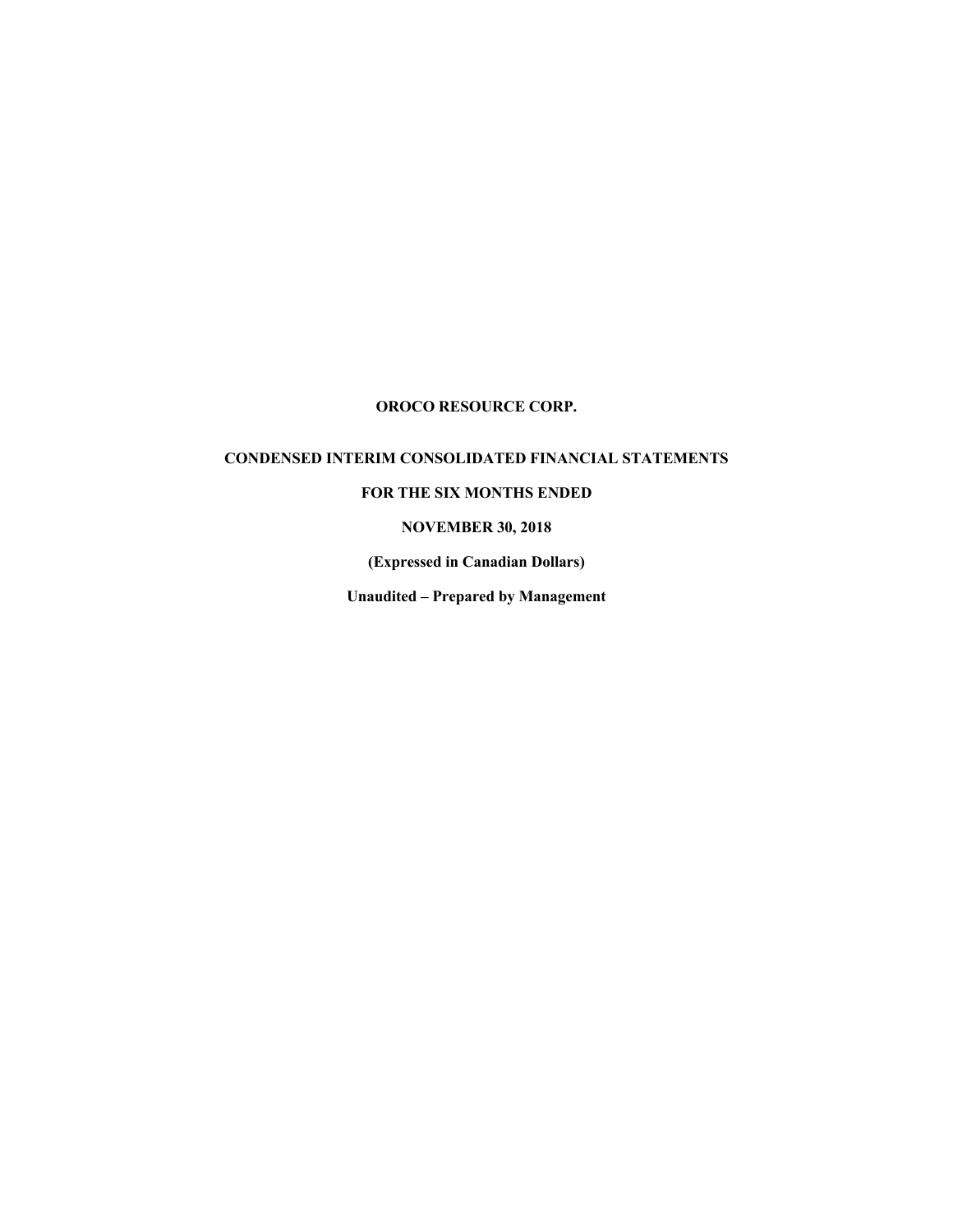# **OROCO RESOURCE CORP.** CONDENSED INTERIM CONSOLIDATED STATEMENTS OF FINANCIAL POSITION (Expressed in Canadian Dollars) (Unaudited) As at

|                                                           | November 30, 2018       |               | May 31, 2018            |
|-----------------------------------------------------------|-------------------------|---------------|-------------------------|
|                                                           |                         |               |                         |
| <b>ASSETS</b>                                             |                         |               |                         |
| Current                                                   |                         |               |                         |
| Cash                                                      | \$<br>875,656           | \$.           | 938,804                 |
| Receivables                                               | 28,294                  |               | 33,162                  |
| Prepaid expenses and advances                             | 6,454                   |               | 4,011                   |
|                                                           | 910,404                 |               | 975,977                 |
| <b>Marketable securities (Note 4)</b>                     | 342,807                 |               | 548,600                 |
| Investment in and advances to associated company (Note 4) | 815,100                 |               | 721,608                 |
| <b>Deferred acquisition costs</b>                         | 29,559                  |               | 9,759                   |
| <b>Exploration and evaluation assets (Note 6)</b>         | 982,838                 |               | 681,547                 |
| <b>Equipment</b> (Note 7)                                 | 6,350                   |               | 6,851                   |
|                                                           |                         |               |                         |
|                                                           | \$<br>3,087,058         | \$            | 2,944,342               |
|                                                           |                         |               |                         |
| <b>LIABILITIES AND SHAREHOLDERS' EQUITY</b>               |                         |               |                         |
| <b>Current</b>                                            |                         |               |                         |
| Trade payables and accrued liabilities (Note 9)           | \$<br>364,452           | $\mathcal{S}$ | 296,859                 |
| <b>Deferred tax liability</b>                             | 13,443                  |               | 13,443                  |
|                                                           |                         |               |                         |
|                                                           | 377,895                 |               | 310,302                 |
|                                                           |                         |               |                         |
| Shareholders' equity                                      |                         |               |                         |
| Share capital (Note 8)<br>Reserves (Note 8)               | 18,984,955<br>2,378,395 |               | 18,115,678<br>2,392,571 |
| Deficit                                                   | (18, 654, 187)          |               | (17, 874, 209)          |
|                                                           |                         |               |                         |
|                                                           | 2,709,163               |               | 2,634,040               |
|                                                           | \$<br>3,087,058         | S.            | 2,944,342               |
|                                                           |                         |               |                         |

**Nature of operations and going concern** (Note 1) **Subsequent event** (Note 13)

# **Approved on behalf of the Board:**

*"Craig Dalziel" "Steve Vanry"* Craig Dalziel – Director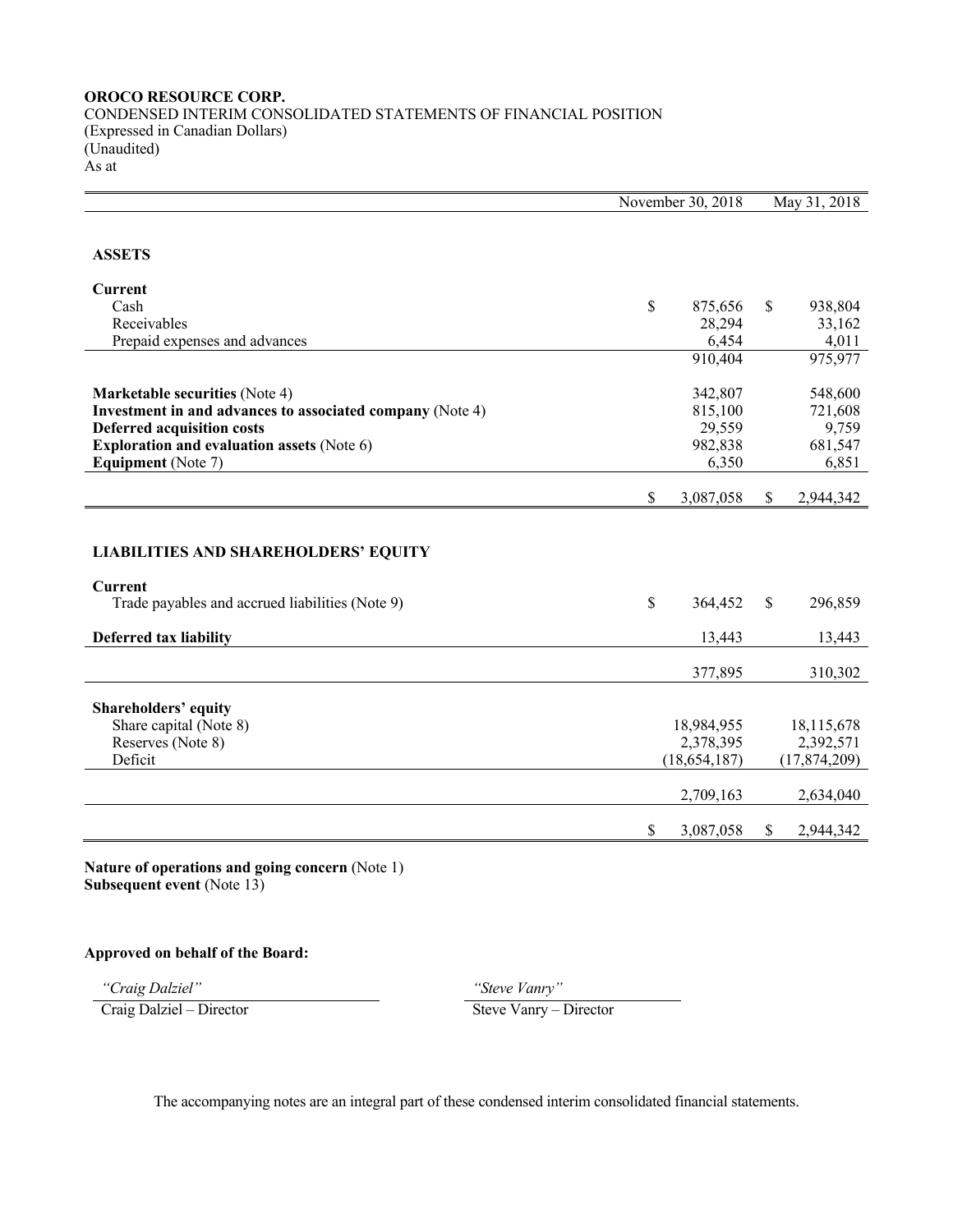CONDENSED INTERIM CONSOLIDATED STATEMENTS OF LOSS AND COMPREHENSIVE LOSS (Expressed in Canadian Dollars)

(Unaudited) For the Three

|                                                   | Months Ended |               | Months Ended        |              | Months Ended  |              | Months Ended  |  |
|---------------------------------------------------|--------------|---------------|---------------------|--------------|---------------|--------------|---------------|--|
|                                                   | November 30, |               | November 30,        | November 30, |               | November 30, |               |  |
|                                                   |              | 2018          | 2017                |              | 2018          |              | 2017          |  |
|                                                   |              |               |                     |              |               |              |               |  |
| <b>Expenses</b>                                   |              |               |                     |              |               |              |               |  |
| Business development<br>Depreciation (Note 7)     | \$           | 17,550<br>250 | \$<br>15,863<br>308 | \$           | 34,200<br>501 | S            | 27,636<br>616 |  |
| Consulting fees (Note 9)                          |              | 23,150        | 14,962              |              | 40,800        |              | 30,900        |  |
| Foreign currency loss (gain)                      |              | (1,338)       | (16, 137)           |              | (1,728)       |              | 64,829        |  |
| Management and director fees (Note 9)             |              | 85,500        | 66,000              |              | 144,500       |              | 125,000       |  |
| Office and general                                |              | 29,923        | 23,316              |              | 53,003        |              | 49,899        |  |
| Professional fees (Note 9)                        |              | 96,717        | 82,761              |              | 150,942       |              | 122,796       |  |
| Property investigation costs                      |              |               | 127,649             |              | 2,057         |              | 263,904       |  |
| Rent                                              |              | 19,927        | 19,527              |              | 39,646        |              | 35,900        |  |
| Share-based payment (Notes 8 and 9)               |              | 129,044       | 43,045              |              | 191,617       |              | 136,854       |  |
| Shareholder communications and investor relations |              | 22,416        | 14,920              |              | 23,156        |              | 18,054        |  |
| Transfer agent and filing fees                    |              | 10,101        | 2,148               |              | 14,689        |              | 9,144         |  |
| Travel                                            |              | 24,203        | 17,845              |              | 41,388        |              | 17,845        |  |
| <b>Operating loss</b>                             |              | (457, 443)    | (412, 207)          |              | (734, 771)    |              | (903, 377)    |  |
|                                                   |              |               |                     |              |               |              |               |  |
|                                                   |              |               |                     |              |               |              |               |  |
| Equity loss in associated company (Note 4)        |              | (14, 452)     |                     |              | (45, 477)     |              |               |  |
| Gain on sale of available for sale securities     |              |               | 489                 |              |               |              | 2,105         |  |
| Royalty revenue                                   |              |               | 45,532              |              | 270           |              | 54,157        |  |
|                                                   |              | (14, 452)     | 46,021              |              | (45,207)      |              | 56,262        |  |
|                                                   |              |               |                     |              |               |              |               |  |
| Loss for the period                               |              | (471, 895)    | (366, 186)          |              | (779, 978)    |              | (847, 115)    |  |
|                                                   |              |               |                     |              |               |              |               |  |
| Unrealized gain (loss) on fair value of           |              |               |                     |              |               |              |               |  |
| marketable securities (Note 4)                    |              | (33,256)      | (359, 473)          |              | (205,793)     |              | (262, 415)    |  |
| Loss and comprehensive loss for the period        | \$           | (505, 151)    | \$<br>(725, 659)    | \$           | (985, 771)    | \$           | (1,109,530)   |  |
|                                                   |              |               |                     |              |               |              |               |  |
| Basic and diluted loss per common share           | \$           | (0.01)        | \$<br>(0.00)        | \$           | (0.01)        | \$           | (0.01)        |  |
|                                                   |              |               |                     |              |               |              |               |  |
|                                                   |              |               |                     |              |               |              |               |  |
| Weighted average number of common shares          |              |               |                     |              |               |              |               |  |
| outstanding - basic and diluted                   |              | 90,801,251    | 77,947,405          |              | 89,989,796    |              | 77,947,405    |  |

For the Three

For the Six

For the Six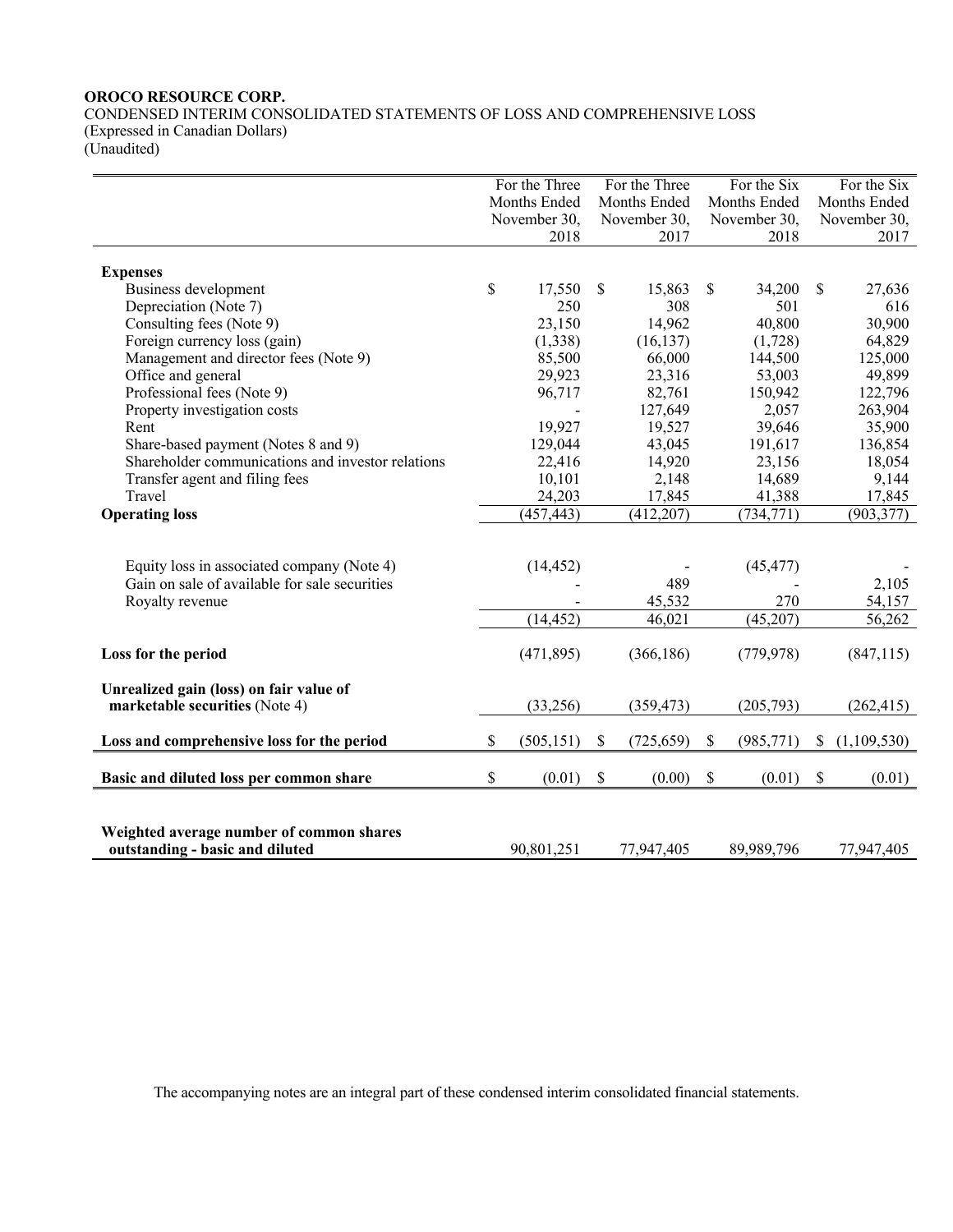CONDENSED INTERIM CONSOLIDATED STATEMENTS OF CHANGES IN SHAREHOLDERS' EQUITY

(Expressed in Canadian Dollars)

(Unaudited)

|                                                                                                  | Share Capital           |                                    | Reserves                                |                             |                |                                     |
|--------------------------------------------------------------------------------------------------|-------------------------|------------------------------------|-----------------------------------------|-----------------------------|----------------|-------------------------------------|
|                                                                                                  | Number                  | Amount<br>\$                       | Other<br>comprehensive<br>income (loss) | Stock option<br>and warrant | Deficit        | Total<br>\$                         |
| May 31, 2017<br>Unrealized gain on fair value of                                                 | 77,947,405              | 16,973,847                         | 183,420                                 | 2,110,254                   | (16, 496, 968) | 2,770,553                           |
| marketable securities<br>Share-based payment<br>Loss for the period                              |                         |                                    | (262, 415)                              | 136,854                     | (847, 115)     | (262, 415)<br>136,854<br>(847, 115) |
|                                                                                                  |                         |                                    |                                         |                             |                |                                     |
| <b>November 30, 2017</b>                                                                         | 77,947,405              | 16,973,847                         | (78,995)                                | 2,247,108                   | (17,344,083)   | 1,797,877                           |
| May 31, 2018<br>Shares issued for cash<br>Share issue costs<br>Shares issued for exploration and | 89,147,405<br>3,750,000 | 18,115,678<br>750,000<br>(18, 223) | 103,031                                 | 2,289,540                   | (17,874,209)   | 2,634,040<br>750,000<br>(18,223)    |
| evaluation assets<br>Unrealized loss on fair value of                                            | 500,000                 | 137,500                            |                                         |                             |                | 137,500                             |
| marketable securities<br>Share-based payment                                                     |                         |                                    | (205,793)                               | 191,617                     |                | (205,793)<br>191,617                |
| Loss for the period                                                                              |                         |                                    |                                         |                             | (779, 978)     | (779, 978)                          |
| <b>November 30, 2018</b>                                                                         | 93,397,405              | 18,984,955                         | (102,762)                               | 2,481,157                   | (18, 654, 187) | 2,709,163                           |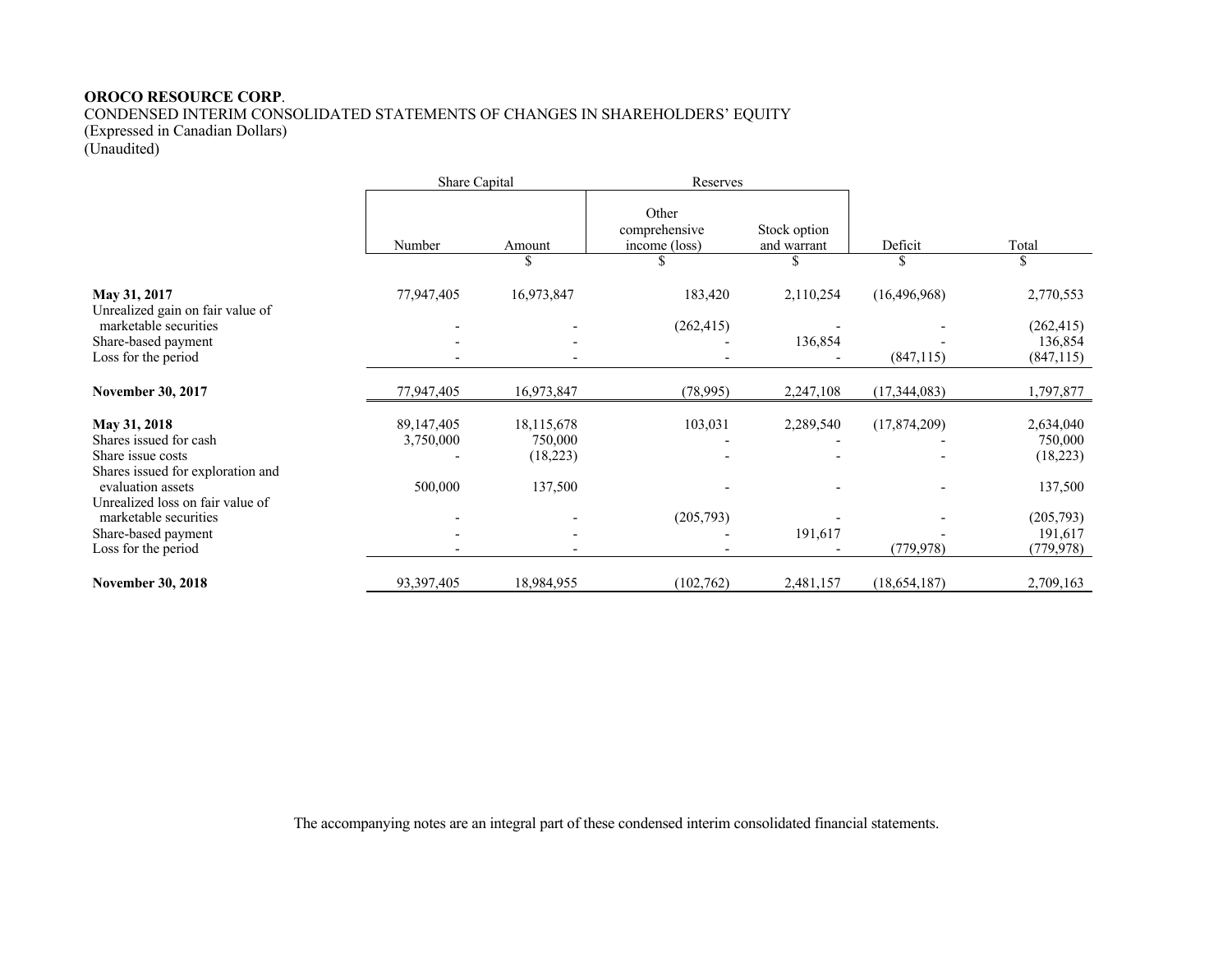CONDENSED INTERIM CONSOLIDATED STATEMENTS OF CASH FLOWS (Expressed in Canadian Dollars) (Unaudited)

For the Six Months Ended November 30, 2018 For the Six Months Ended November 30, 2017 **CASH FLOWS FROM OPERATING ACTIVITIES** Loss for the period  $\frac{1}{2}$  (847,115) Adjusted for items not involving cash: Depreciation  $501$  616 Equity loss in associated company  $45,477$ Gain on sale of marketable securities (2,105)  $\frac{1}{2}$  (2,105) Accrued royalty income  $(270)$  (54,141) Foreign exchange gain (loss) (764) (764) Share-based payment 191,617 136,854 Changes in working capital items: Receivables  $3,922$   $2,661$ Prepaid expenses and advances (2,443) (27,112) Trade payables and accrued liabilities 67,634 48,687 Net cash used in operating activities (474,106) (742,419) **CASH FLOWS FROM INVESTING ACTIVITIES** Exploration and evaluation expenditures (163,832) (17,397) Deferred acquisition costs (19,800) Proceeds on sale of marketable securities and the securities of the securities of the securities of the securities of the securities of the securities of the securities of the securities of the securities of the securities Royalty revenue 37,487 Advances to associated company (138,969) (44,229) Net cash used in investing activities (320,819) (15,319) (15,319) **CASH FLOWS FROM FINANCING ACTIVITIES** Proceeds from share issue 750,000  $\frac{750,000}{250,000}$ Share issue cost (18,223) Net cash provided by financing activities 731,777 - 731,777 **Change in cash** (63,148) (757,738) **Cash, beginning of period** 938,804 1,373,872 **Cash, end of period 8 875,656** \$ 616,134

**Supplemental cash flow information** (Note 11)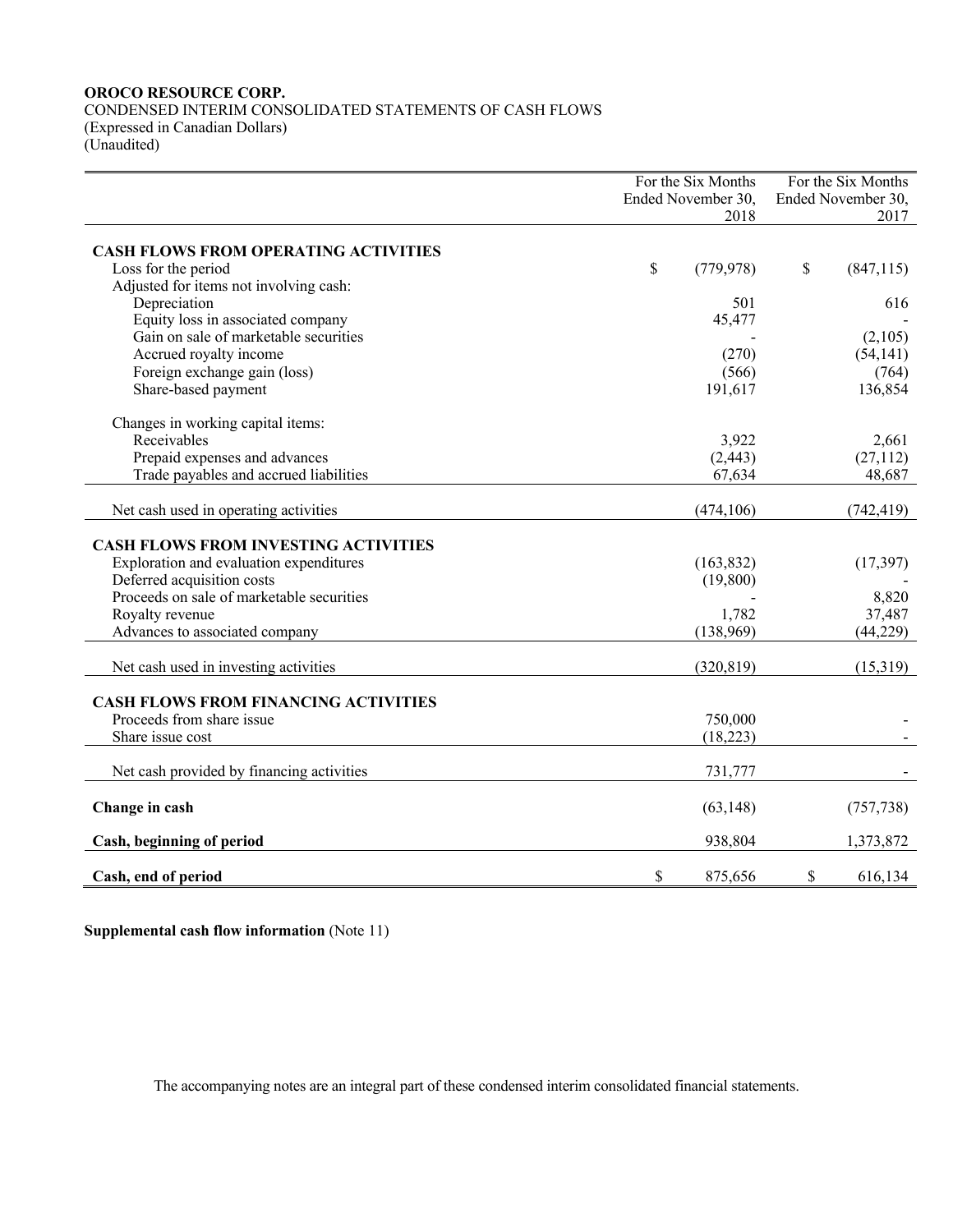### **1. NATURE OF OPERATIONS AND GOING CONCERN**

Oroco Resource Corp. (the "Company") was incorporated on July 7, 2006 under the Business Corporations Act of British Columbia and is in the business of acquiring and exploring exploration and evaluation assets in Mexico. The Company is listed on the TSX Venture Exchange (the "TSX-V").

The Company's head office and principal address is located at #1201 - 1166 Alberni Street, Vancouver, British Columbia, Canada, V6E 3Z3.

The Company is in the exploration stage and has not yet determined whether its exploration and evaluation assets contain reserves that are economically recoverable. The recoverability of amounts shown for exploration and evaluation assets and related deferred exploration expenditures are dependent upon the discovery of economically recoverable reserves, the ability of the Company to obtain necessary financing to complete the development of the mineral properties and upon future profitable production or proceeds from the disposition thereof.

The Company's exploration and evaluation assets consist of the Xochipala, Santo Tomas, and Salvador properties in Mexico. The outlook for the Company is tied to realizing on the value of its exploration and evaluation assets and marketable securities, raising the financing necessary to maintain operations thereafter, and ultimately on generating future profitable operations. These uncertainties may cast significant doubt as to the ability of the Company to continue as a going concern.

These condensed interim consolidated financial statements do not reflect adjustments to the carrying value of assets and liabilities, the reported expenses and balance sheet classifications used that would be necessary if the going concern assumption were not appropriate.

#### **2. BASIS OF PRESENTATION**

#### **Statement of compliance**

These condensed interim consolidated financial statements, including comparatives, have been prepared in accordance with IAS 34, Interim Financial Reporting, as issued by the International Accounting Standards Board ("IASB") and the interpretations of the International Financial Reporting Interpretations Committee ("IFRIC"s). They do not include all disclosures required by International Financial Reporting Standards ("IFRS") for annual financial statements, and, therefore, should be read in conjunction with the Company's audited consolidated financial statements for the year ended May 31, 2018, prepared in accordance with IFRS as issued by the IASB.

These condensed interim consolidated financial statements were authorized by the Audit Committee and Board of Directors of the Company on January 29, 2019.

#### **Basis of presentation**

These condensed interim consolidated financial statements have been prepared on a historical cost basis, using the accrual basis of accounting, except for cash flow information and certain financial assets that are measured at fair value.

#### **Functional and presentation currency**

These condensed interim consolidated financial statements are presented in Canadian dollars, unless otherwise noted, which is the functional currency of the parent and of its subsidiaries.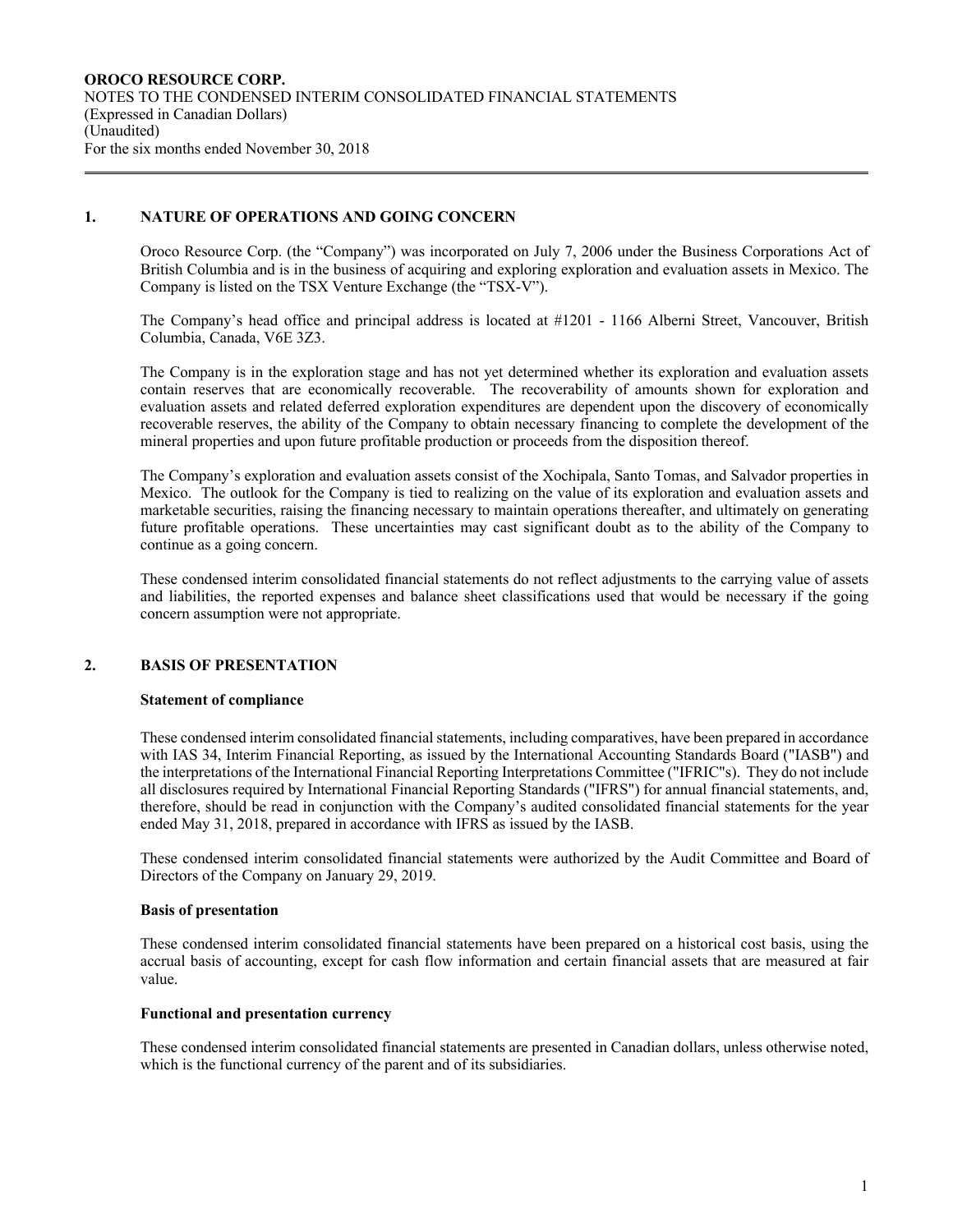### **2. BASIS OF PRESENTATION** (cont'd…)

#### **Basis of consolidation**

These condensed interim consolidated financial statements include the accounts of the Company and its direct whollyowned subsidiaries. Control exists when the Company possesses power over an investee, has exposure to variable returns from the investee and has the ability to use its power over the investee to affect its returns. Intercompany balances and transactions, and any unrealized income and expenses arising from intercompany transactions, are eliminated in preparing the condensed interim consolidated financial statements.

| Name of Subsidiary                                 | Country of<br>Incorporation | Percentage of<br>Ownership | Principal Activity           |
|----------------------------------------------------|-----------------------------|----------------------------|------------------------------|
| Minera Xochipala S.A. de C.V. ("Minera Xochipala") | Mexico                      | 100%                       | <b>Exploration in Mexico</b> |
| 0973496 B.C. Ltd.                                  | Canada                      | 100%                       | Holding company              |

The Company also holds an inactive, nominal company incorporated in Canada.

The Company holds a 13.0% interest in Altamura Copper Corp. ("Altamura") which is accounted for as an equity investment.

#### **Significant estimates**

The preparation of these condensed interim consolidated financial statements requires the Company to make estimates and assumptions concerning the future. The Company's management reviews these estimates and underlying assumptions on an ongoing basis, based on experience and other factors, including expectations of future events that are believed to be reasonable under the circumstances. Revisions to estimates are adjusted for prospectively in the period in which the estimates are revised.

Critical accounting estimates are estimates and assumptions made by management that may result in a material adjustment to the carrying amount of assets and liabilities within the next financial year and are, but are not limited to, the following:

Share-based payment - The fair value of stock options issued are subject to the limitation of the Black-Scholes option pricing model which incorporates market data and which involves uncertainty and subjectivity in estimates used by management in the assumptions. Changes in the input assumptions can materially affect the fair value estimate of stock options.

Valuation of marketable securities - The Company evaluates, among other factors, the duration and extent to which the fair value of an investment is less than its cost; and the financial health of, and near term business outlook for, the investee, including factors such as industry and sector performance, changes in technology, and operational and financing cash flow.

The carrying value and the recoverability of exploration and evaluation assets - Management has determined that exploration, evaluation and related costs incurred, which were capitalized may have future economic benefits and may be economically recoverable. Management uses several criteria in its assessments of economic recoverability and probability of future economic benefits including geologic and other technical information, history of conversion of mineral deposits with similar characteristics to its own properties to proven and probable mineral reserves, scoping and feasibility studies, accessible facilities and existing permits.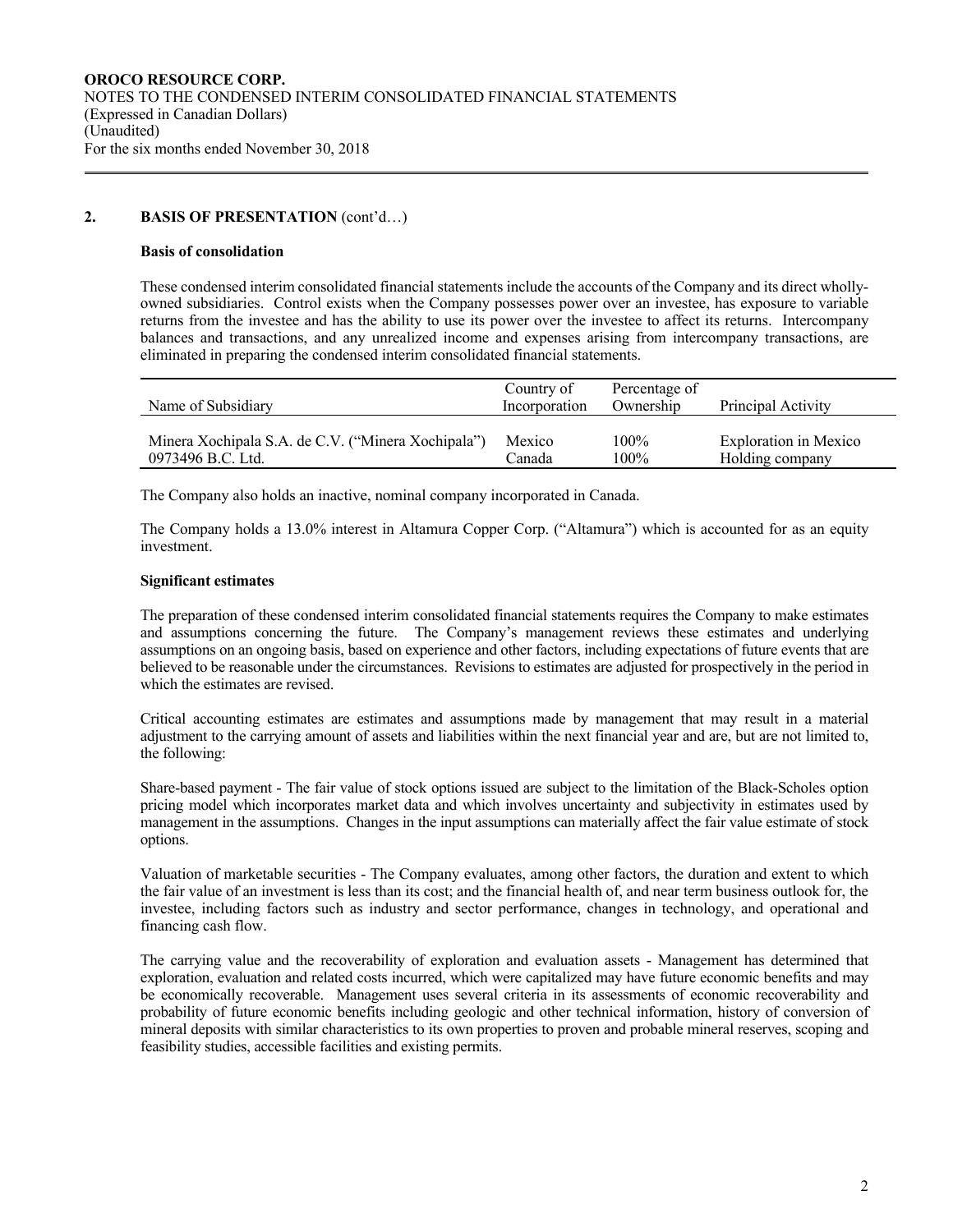### **2. BASIS OF PRESENTATION** (cont'd…)

#### **Significant estimates** (cont'd…)

Valuation of production royalty - The Company is entitled to royalty income as disclosed in Note 5. The Company has estimated the value of the production royalty to be \$Nil due to lack of certainty of future ongoing production and values.

#### **Significant judgments**

Information about critical judgments in applying accounting policies that have the most significant effect on the amounts recognized in the condensed interim consolidated financial statements are, but are not limited to, the following:

Determination of functional currency - The functional currency of the Company and its subsidiaries is the currency of the primary economic environment in which each entity operates. The Company has determined the functional currency of each entity to be the Canadian dollar. Determination of the functional currency may involve certain judgments to determine the primary economic environment. The functional currency may change if there is a change in events and conditions which determines the primary economic environment.

Classification of investments as subsidiaries, joint ventures, associated company and portfolio investments - Classification of investments requires judgement as to whether the Company controls, has joint control of or significant influence over the strategic financial and operating decisions relating to the activity of the investee. In assessing the level of control or influence that the Company has over an investment, management considers ownership percentages, board representation as well as other relevant provisions in shareholder agreements. If an investor holds or has the ability to hold 20% or more of the voting power of the investee, it is presumed that the investor has significant influence, unless it can be clearly demonstrated that this is not the case. Conversely, if the investor holds less than 20% of the voting power of the investee, it is presumed that the investor does not have significant influence, unless such influence can be clearly demonstrated. The Company accounts for its 13.0% interest in Altamura as an equity investment as the Company has the ability to convert its advances into an increased interest in Altamura.

### **3. SIGNIFICANT ACCOUNTING POLICIES**

These condensed interim consolidated financial statements were prepared using the same accounting policies and methods of computation as in the Company's consolidated financial statements for the year ended May 31, 2018, except as noted below.

#### **New accounting policies adopted**

The following standards and amendments to existing standards have been adopted by the Company effective June 1, 2018:

#### *IFRS 9, Financial instruments*

The Company retrospectively adopted IFRS 9, "Financial Instruments". IFRS 9 sets out requirements for recognizing and measuring financial assets, financial liabilities and some contracts to buy or sell non-financial items. This standard replaces IAS 39, "Financial Instruments: Recognition and Measurement". Prior periods were not restated and there was no material impact to the Company's condensed interim consolidated financial statements as a result of transitioning to IFRS 9.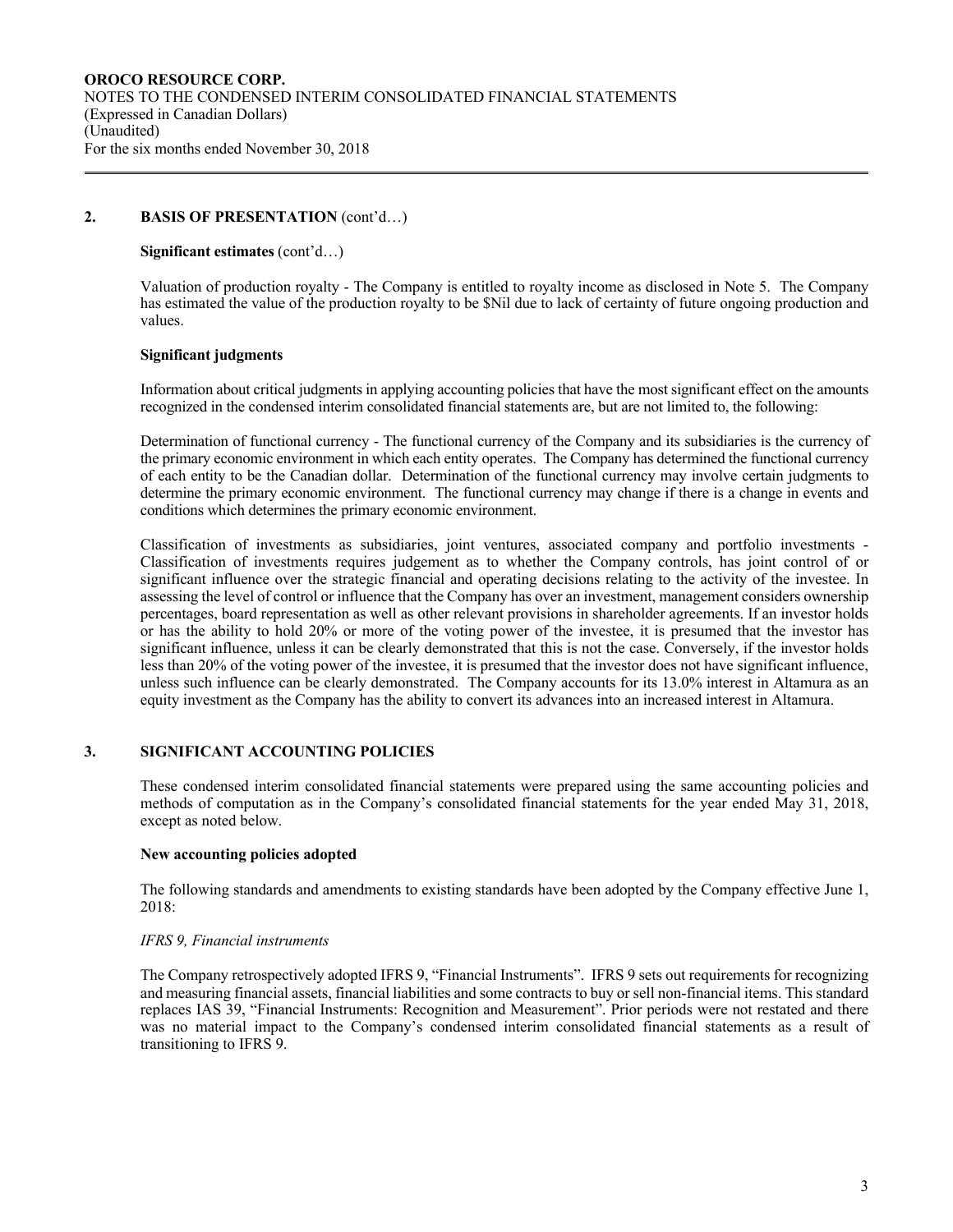# **3. SIGNIFICANT ACCOUNTING POLICIES** (cont'd)

### **New accounting policies adopted** (cont'd…)

#### *IFRS 9, Financial instruments* (cont'd…)

The adoption of IFRS 9 has not had a significant effect on the Company's accounting treatment related to financial liabilities and financial assets. The impact of IFRS 9 on the classification and measurement of financial assets and financial liabilities is set out below.

#### Classification and measurement of financial assets and liabilities

Under IFRS 9, financial assets, on initial recognition, are recognized at fair value and subsequently classified and measured at: amortized cost; fair value through other comprehensive income ("FVOCI") or fair value through profit or loss ("FVTPL"). IFRS 9 eliminates the previous IAS 39 categories for financial assets of held to maturity, loans and receivables and available for sale. The classification of financial assets depends on the purpose for which the financial assets were acquired. The Company's financial assets which consist of cash and receivables are classified as amortized cost. Financial assets are classified as current assets or non-current assets based on their maturity date. Cash has changed classification from FVTPL to amortized cost. The carrying value is equal to its fair value given the shortterm nature of the asset, therefore, there is no change in the carrying value as a result of the change in classification. Marketable securities are classified as FVOCI.

Most of the requirements in IAS 39 for classification and measurement of financial liabilities were carried forward in IFRS 9, and, as such, the Company's accounting policy with respect to financial liabilities is substantially unchanged. The Company's financial liabilities which consist of trade payables and accrued liabilities are classified as amortized cost.

### Impairment of financial assets

An expected credit loss ("ECL") model applies to financial assets measured at amortized cost. The ECL model requires a loss allowance to be recognized based on expected credit losses. The estimated present value of future cash flows associated with the asset is determined and an impairment loss is recognized for the difference between this amount and the carrying amount as follows: the carrying amount of the asset is reduced to estimated present value of the future cash flows associated with the asset, discounted at the financial asset's original effective interest rate, either directly or through the use of an allowance account and the resulting loss is recognized in profit or loss for the period. In a subsequent period, if the amount of the impairment loss related to financial assets measured at amortized cost decreases, the previously recognized impairment loss is reversed through profit or loss to the extent that the carrying amount of the investment at the date the impairment is reversed does not exceed what the amortized cost would have been had the impairment not been recognized. The adoption of the ECL impairment model had a negligible impact on the carrying amounts of the Company's financial assets given the nature of the items and that receivables are substantially all current and there is a minimal level of default.

### *IFRS 15, Revenue from contracts with customers*

IFRS 15 establishes principles that an entity shall apply to report useful information to users of financial statements about the nature, amount, timing and uncertainty of revenue and cash flows arising from a contract with a customer.

There was no impact on the condensed interim consolidated financial statements as a result of adopting this standard.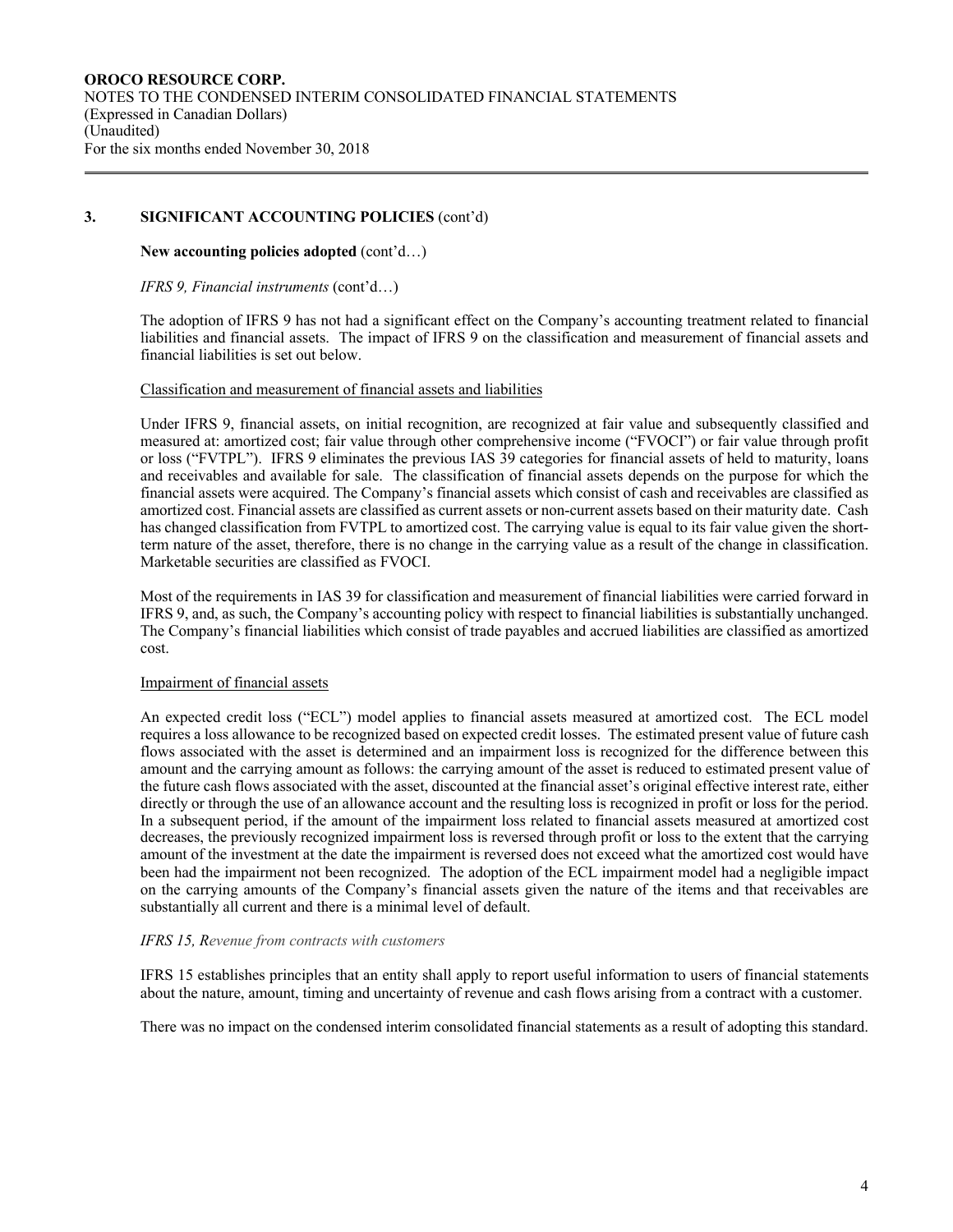### **3. SIGNIFICANT ACCOUNTING POLICIES** (cont'd…)

#### **New standards, interpretations and amendments to existing standards not yet effective**

The following standards, amendments to standards and interpretations have been issued but are not effective for annual periods beginning on or after January 1, 2019:

#### *IFRS 16, Leases*

This standard sets out the principles for recognition, measurement, presentation, and disclosure of leases including guidance for both parties to a contract, the lessee and the lessor. It eliminates the classification of leases as either operating or finance leases as is required by IAS 17 and instead introduces a single lessee accounting model.

The Company is currently evaluating the impact this standard is expected to have on the Company's consolidated financial statements.

### **4. INVESTMENTS AND ADVANCE**

#### **(a) Marketable Securities**

During the six months ended November 30, 2018, the Company sold Nil (2017 - 108,000) Goldgroup Mining Inc. ("Goldgroup") shares resulting in a gain on sale of \$Nil (2017 - \$2,105). As at November 30, 2018, the remaining 5,601,250 shares had a fair value of \$252,057 (May 31, 2018 - \$448,100), resulting in other comprehensive loss of \$196,043 (2017 - \$262,415).

The Company owns 375,000 common shares, at a cost of \$75,000, in a private British Columbia company ("BC Co."), related by virtue of a common director, which provides satellite based, geological services to the mining and other industries, which services are able to identify, model and monitor subsurface geological structures.

As at November 30, 2018, the Company owned 5,950,000 common shares (representing a 13.0% ownership), at a cost of \$451,073, in Altamura, a company related by virtue of a director and officer of the Company and a member of the Company's management collectively having significant influence in Altamura (Note 9).

The Company owns 75,000 common shares of a publicly traded company ("Pub Co."). As at November 30, 2018, the shares had a fair value of \$15,750 (May 31, 2018 - \$25,500), resulting in other comprehensive loss of \$9,750 (2017 - \$Nil).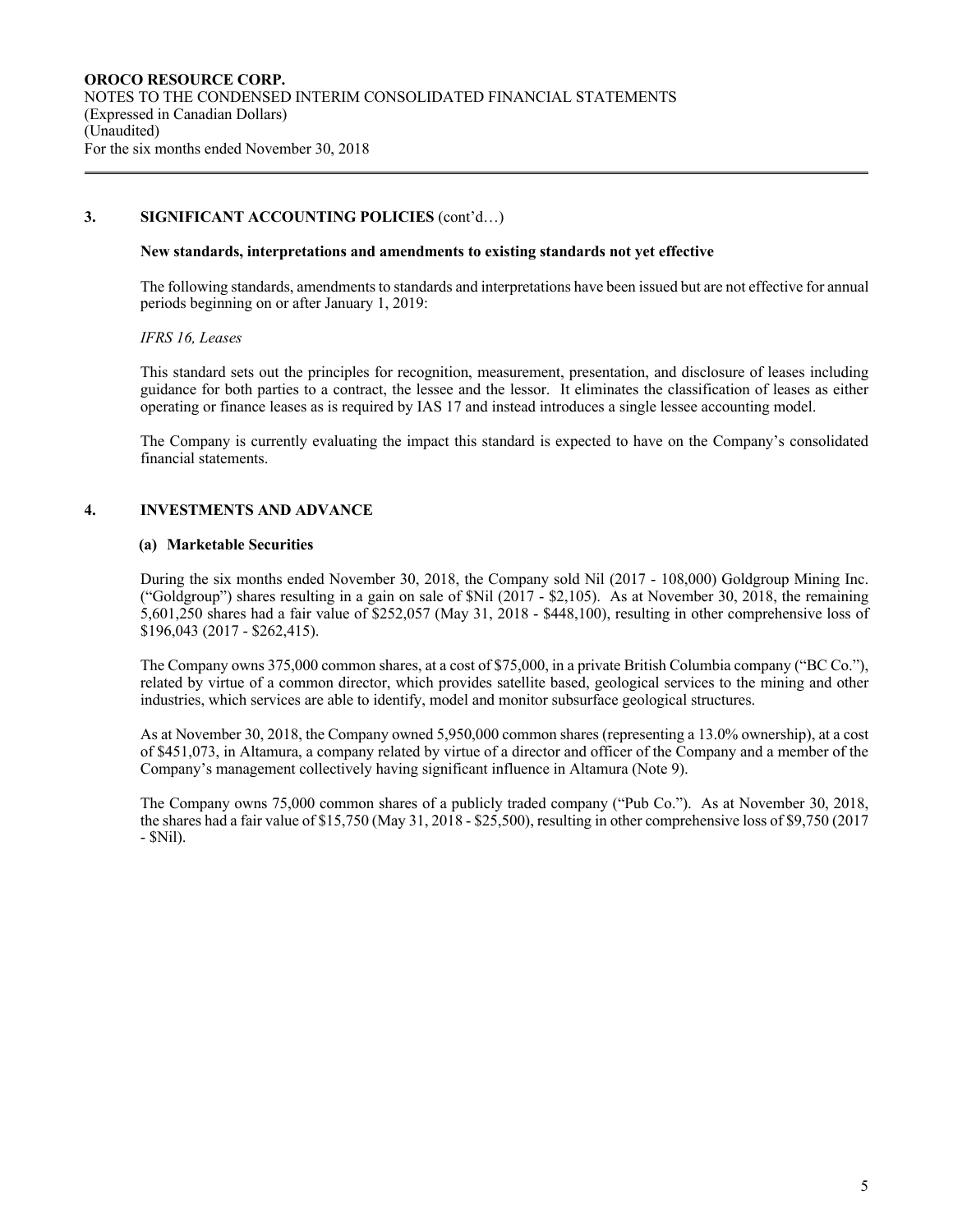### **4. INVESTMENTS AND ADVANCE** (cont'd…)

#### **(a) Marketable Securities** (cont'd…)

|                       | Goldgroup |              | Altamura  |              | BC Co.  |              |  |  |
|-----------------------|-----------|--------------|-----------|--------------|---------|--------------|--|--|
|                       | Number    | Amount       | Number    | Amount       | Number  | Amount       |  |  |
|                       |           |              |           |              |         |              |  |  |
| May 31, 2017          | 6,593,250 | \$593,393    | 5,950,000 | 451,073<br>S | 375,000 | 75,000<br>\$ |  |  |
| Additions             |           |              |           |              |         |              |  |  |
| Disposals             | (992,000) | (61, 684)    |           |              |         |              |  |  |
| Transfer to equity    |           |              |           |              |         |              |  |  |
| investment            |           |              |           | (451, 073)   |         |              |  |  |
| Fair value adjustment |           | (83,609)     |           |              |         |              |  |  |
| May 31, 2018          | 5,601,250 | 448,100      | 5,950,000 |              | 375,000 | 75,000       |  |  |
| Additions             |           |              |           |              |         |              |  |  |
| Disposals             |           |              |           |              |         |              |  |  |
| Fair value adjustment |           | (196, 043)   |           |              |         |              |  |  |
| November 30, 2018     | 5,601,250 | 252,057<br>S | 5,950,000 | \$           | 375,000 | 75,000       |  |  |

|                       | Pub Co. |             | Total       |
|-----------------------|---------|-------------|-------------|
|                       | Number  | Amount      | Amount      |
|                       |         |             |             |
| May 31, 2017          | -       | \$          | \$1,119,466 |
| Additions             | 75,000  | 22,280      | 22,280      |
| Disposals             |         |             | (61, 684)   |
| Transfer to equity    |         |             |             |
| investment            |         |             | (451, 073)  |
| Fair value adjustment |         | 3,220       | (80, 389)   |
| May 31, 2018          | 75,000  | 25,500      | 548,600     |
| Additions             |         |             |             |
| Disposals             |         |             |             |
| Fair value adjustment |         | (9,750)     | (205, 793)  |
| November 30, 2018     | 75,000  | 15,750<br>S | 342,807     |

### **(b) Equity Investment and Advance**

During the six months ended November 30, 2018, the Company advanced to and/or paid on behalf of Altamura \$138,969 and received \$Nil, for total outstanding advances of \$428,372 (May 31, 2018 - \$289,403) (the "Advances"). The Company has entered into three agreements with Altamura dated effective September 27, 2018: (1) an option agreement (the "Altamura Option Agreement") pursuant to which the Company acquired a three year option (the "Option"), the exercise of which is subject to TSX-V and shareholder approval, to acquire all of the equity in Altamura not already held by the Company, in consideration for 39,800,000 shares of the Company (Note 9); (2) a loan agreement (the "Altamura Loan Agreement") pursuant to which the Company agreed to lend up to US\$600,000 to Altamura, inclusive of Advances to date, and (3) an amended and restated share option agreement (the "Advances Conversion Agreement") pursuant to which, in the event that the Company does not exercise the Option, the Company may convert all Advances to Altamura into common shares of Altamura at a price of US\$0.057 per share at any time within the first six months after the expiry of the Option. As the conversion of the Advances into equity of Altamura would result in the Company holding an equity position in Altamura sufficient to give it significant influence, but not control, the investment into Altamura has been accounted for as an equity investment.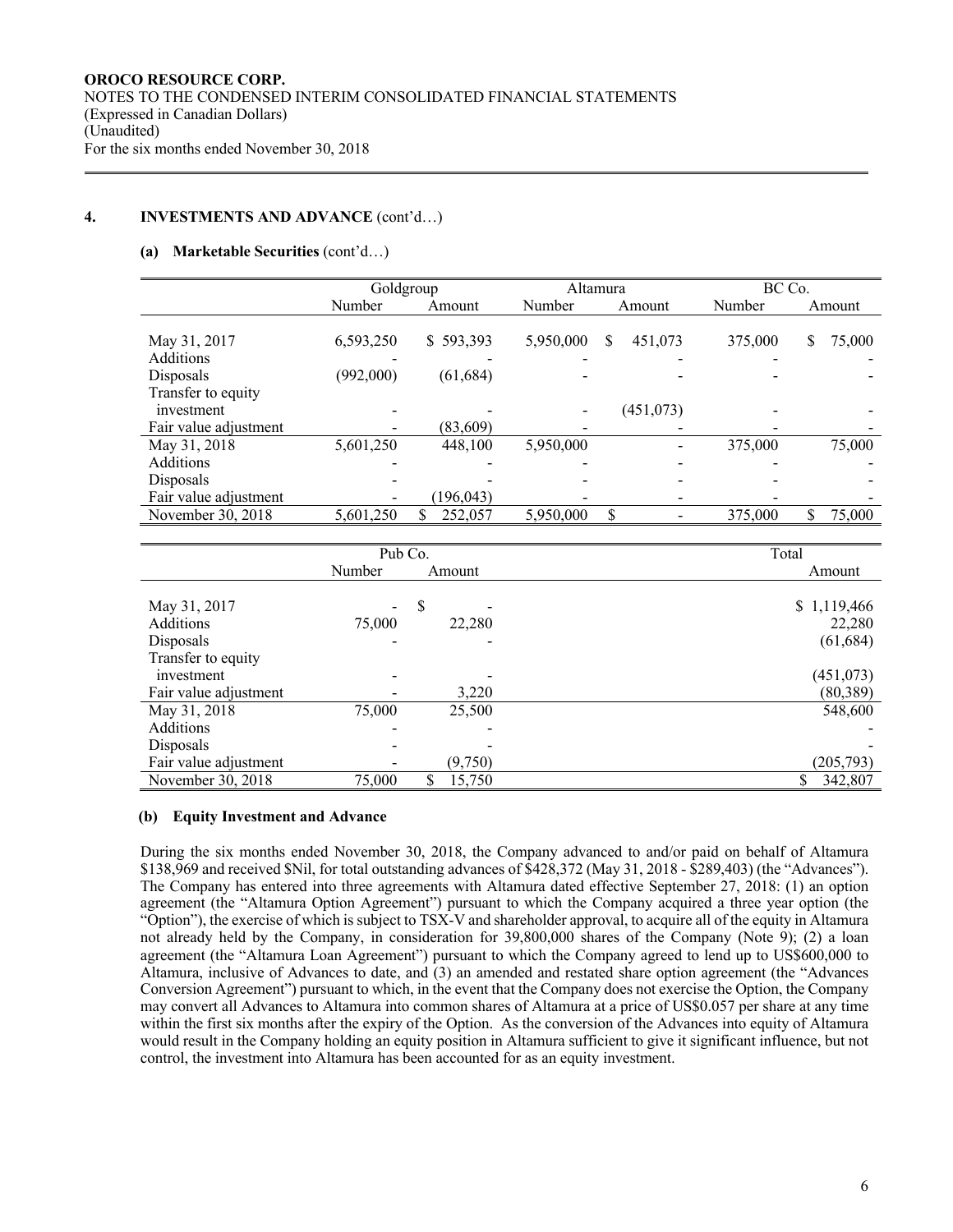### **4. INVESTMENTS AND ADVANCE** (cont'd…)

### **(b) Equity Investment and Advance** (cont'd…)

Information on the equity investment is as follows:

As at November 30, 2018, the Company's investment in Altamura, including dilution gains, less its share of Altamura's accumulated losses was \$386,728 (May 31, 2018 - \$432,205). The Company's share of the loss for the six months ended November 30, 2018 was \$45,477 (2017 - \$Nil). The Company does not control operational decisions and the Company's judgment is that it has significant influence, but not control and accordingly equity accounting is appropriate.

As at November 30, 2018, Altamura's aggregate assets, aggregate liabilities and loss for the period then ended are as follows:

|                                                 | $\Gamma$ udilitud |
|-------------------------------------------------|-------------------|
| Aggregate assets                                | 214,703           |
| Aggregate liabilities                           | 564,028           |
| Loss for the six months ended November 30, 2018 | 349,823           |
| The Company's ownership percentage              | 13.0%             |
| The Company's share of the loss                 | 45,477            |

A reconciliation of the equity balance and advances is as follows:

|                                                              |   | Altamura  |
|--------------------------------------------------------------|---|-----------|
|                                                              |   |           |
| Equity investment                                            |   |           |
| May 31, 2018                                                 | S | 432,205   |
| <b>Additions</b>                                             |   |           |
| Loss for the period                                          |   | (45, 477) |
| Total equity investment as at November 30, 2018              |   | 386,728   |
|                                                              |   |           |
| Advances                                                     |   |           |
| May 31, 2018                                                 |   | 289,403   |
| Additions                                                    |   | 138,969   |
| Total advances as at November 30, 2018                       |   | 428,372   |
| Total equity investment and advances as at November 30, 2018 |   | 815,100   |

### **5. CERRO PRIETO ROYALTY**

Pursuant to the sale of the Company's interest in the Cerro Prieto Property to Goldgroup in fiscal 2013, Goldgroup agreed to pay to the Company a production royalty (the "Production Royalty") quarterly in arrears. The Production Royalty, payable for each month in which the monthly average of the daily PM London gold fix is in excess of US\$1,250 per ounce, is calculated at the rate of 20% of the dollar value of that excess for each ounce of gold produced from the property during that month, to a maximum royalty of US\$90 per ounce. This Production Royalty will be payable for each and every ounce of the greater of:

Altamura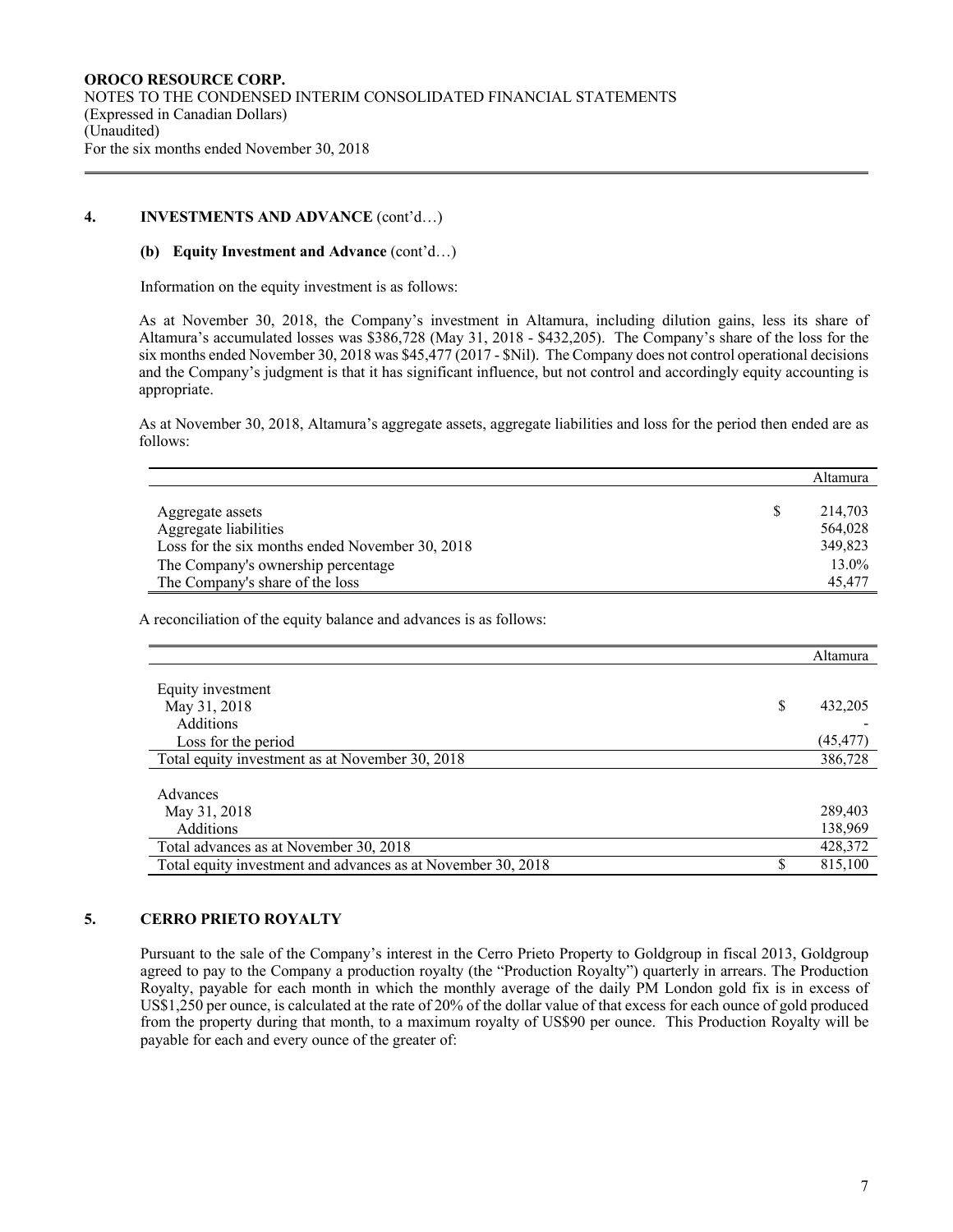# **5. CERRO PRIETO ROYALTY** (cont'd…)

- i) the first 90,000 ounces of gold produced from the Property; and
- ii) all ounces of gold produced from the Property until the completion of five full years of commercial production, which period commenced on March 1, 2014.

During the six months ended November 30, 2018, the Company accrued or received \$270 (2017 - \$54,157) in royalty revenue.

# **6. EXPLORATION AND EVALUATION ASSETS**

|                                           | Santo Tomas   |             | Xochipala |               |
|-------------------------------------------|---------------|-------------|-----------|---------------|
|                                           | Properties    |             | Property  | Total         |
|                                           |               |             |           |               |
| May 31, 2018                              | \$<br>347,793 | $\sqrt{\ }$ | 333,754   | \$<br>681,547 |
|                                           |               |             |           |               |
| Acquisition costs                         |               |             |           |               |
| Cash                                      |               |             |           |               |
| Shares issued                             |               |             |           |               |
|                                           |               |             |           |               |
| Deferred exploration expenditures         |               |             |           |               |
| Geologists                                | 280,067       |             | 18,095    | 298,162       |
| Lease payments, assessment fees and taxes |               |             | 3,129     | 3,129         |
|                                           | 280,067       |             | 21,224    | 301,291       |
| November 30, 2018                         | \$<br>627,860 | \$          | 354,978   | \$<br>982,838 |
|                                           |               |             |           |               |
|                                           | Santo Tomas   |             | Xochipala |               |
|                                           | Properties    |             | Property  | Total         |
| May 31, 2017                              | \$            | \$          | 292,329   | \$<br>292,329 |
|                                           |               |             |           |               |
| Acquisition costs                         |               |             |           |               |
| Cash                                      | 47,247        |             |           | 47,247        |
| Shares issued                             | 240,000       |             |           | 240,000       |
|                                           | 287,247       |             |           | 287,247       |
| Deferred exploration expenditures         |               |             |           |               |
| Geologists                                | 39,453        |             | 35,708    | 75,161        |
| Lease payments, assessment fees and taxes | 21,093        |             | 5,717     | 26,810        |
|                                           | 60,546        |             | 41,425    | 101,971       |
| May 31, 2018                              | \$<br>347,793 | \$          | 333,754   | \$<br>681,547 |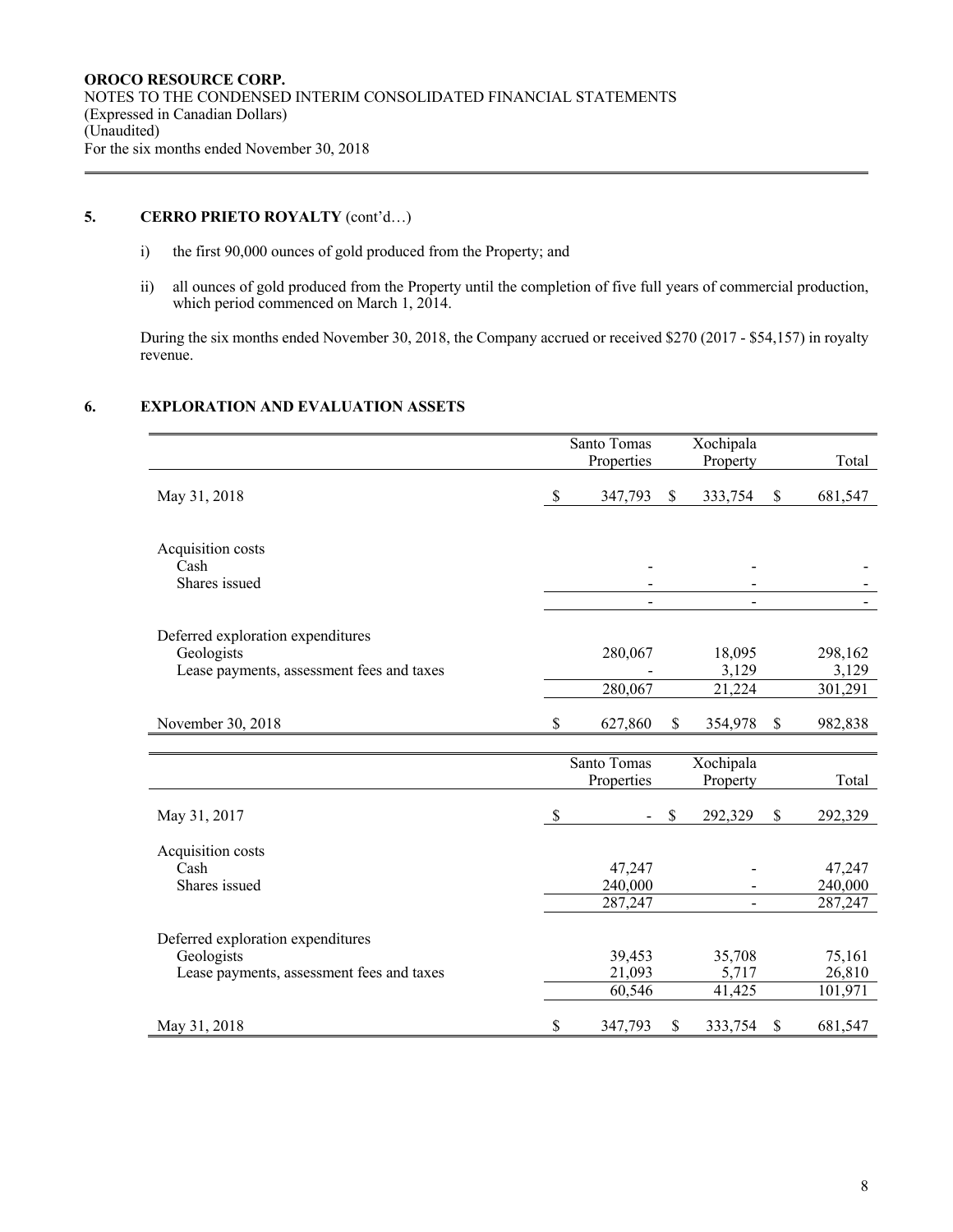### **6. EXPLORATION AND EVALUATION ASSETS** (cont'd…)

#### **(a) Xochipala Property Guerrero State, Mexico**

The Xochipala Property, located in Guerrero State, Mexico, is comprised of the contiguous Celia Gene and Celia Generosa concessions. Minera Xochipala acquired the Xochipala Property in 2007.

#### **(b) Salvador Property, Guerrero State, Mexico**

The Salvador Property is a mining concession 100% owned by Minera Xochipala.

#### **(c) Santo Tomas Properties, Sinaloa State, Mexico**

The Company holds a 77.5% interest in each of the Papago 17, La China II and AMP Santo Tomas Red 1 concessions (collectively, the "Santo Tomas Properties") which are contiguous to the concessions which cover the known core of the Santo Tomas mineralized structure (the "Core Concessions"). The Santo Tomas Properties were acquired for a total cash payment of \$47,247 and the issuance of 2,000,000 common shares, valued at \$240,000.

The AMP Santo Tomas Red 1 and La China II concessions had previously been cancelled for reason of failure to pay tax arrears. The vendor has filed appeals of the cancellations based on not being properly served with notices of deficiencies and cancellation.

All three concessions of the Santo Tomas Property are subject to a 2% net smelter royalty ("NSR").

Altamura holds an un-registered, contractual interest in the Core Concessions. The registration of this interest is subject to a legal dispute between the vendor of the interest, Compania Minera Ruero, S.A. de C.V. ("CMR"), which holds a registered 100% interest in the Core Concessions, and third parties. Altamura also holds an indirect 50% interest in CMR and an option to acquire, for US\$16,000,000, the remaining balance of CMR, or, if the XG Contract has been registered, the equity of XG that the Company does not hold at that time (the "CMR Option"), subject to a 1% NSR (the "CMR Option NSR"), 0.5% of which may be bought back for US\$2,000,000. Altamura's interest in the Core Concessions is subject to NSR of 1.5%, in favour of ATM Mining Corp., a company owned by the spouse of the Company's president, Craig Dalziel, and an arm's-length third party (the "Altamura NSR"). 0.5% of the Altamura NSR will be cancelled if the CMR Option NSR is granted, with the result that the Core Concessions will, upon the buy-back of half of the CMR Option NSR, be subject to a maximum 1.5% NSR.

Altamura has certain contingency fee obligations (the "Contingency Fee Agreements") related to the Core Concessions as follows:

- a) \$600,000 payable within six months of title to the Santo Tomas Property is registered in the Mexican Public Registry of Mining; and
- b) upon the direct or indirect sale, assignment or transfer of the Santo Tomas Property in a transaction intended to be final disposition of the Santo Tomas Property:
	- (i) 10% of the sale price, to a maximum of \$3,600,000, (inclusive of the first \$600,000); and
	- (ii) 1.5% of the sale price, to a maximum of \$4,100,000, of which up to \$1,000,000 is payable to David Rose, an officer of the Company and shareholder of Altamura.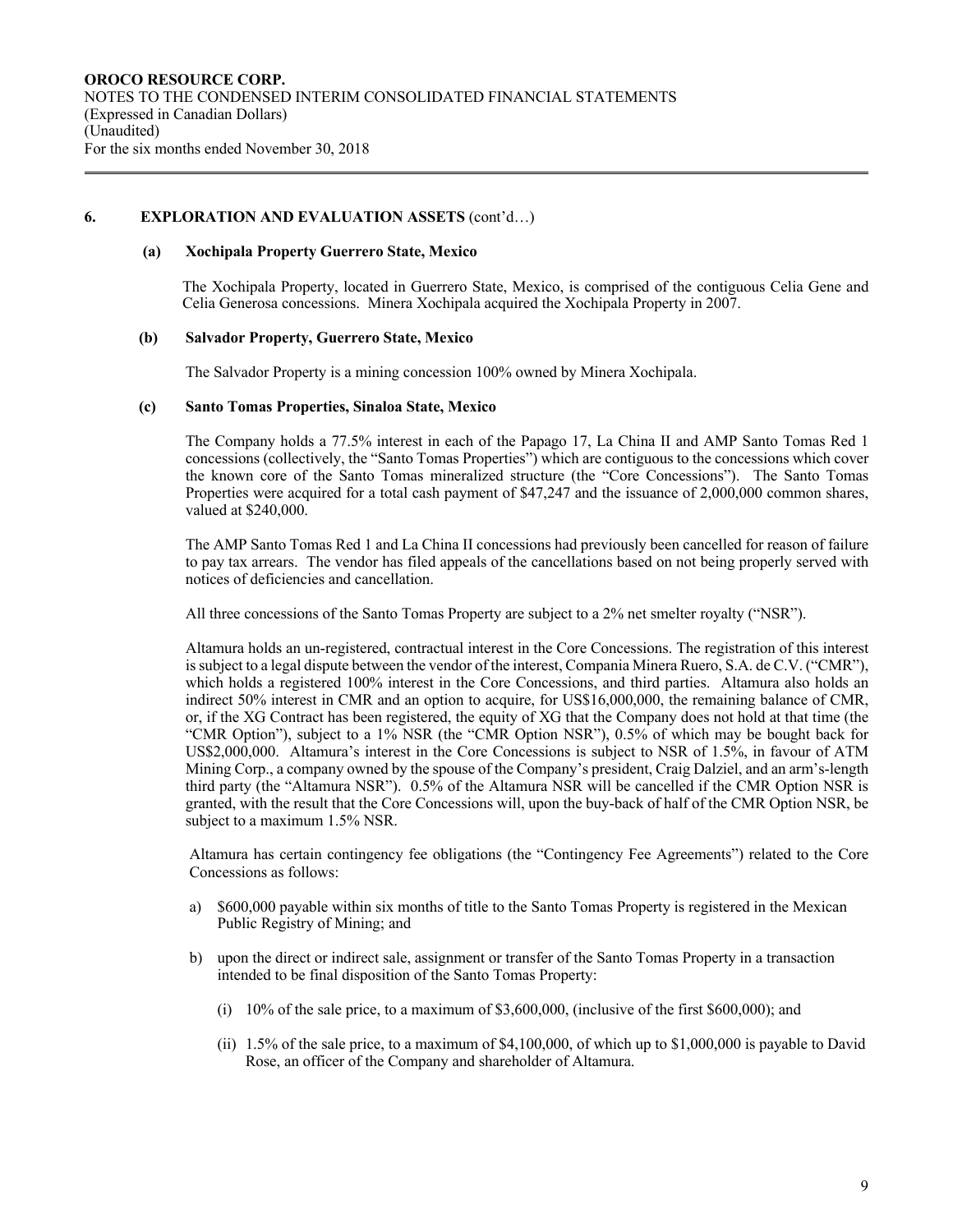# **6. EXPLORATION AND EVALUATION ASSETS** (cont'd…)

### **(c) Santo Tomas Properties, Sinaloa State, Mexico** (cont'd…)

During the six months ended November 30, 2018, the Company entered into a purchase agreement pursuant to which the Company acquired geological data, analysis and models related to the Santo Tomas Properties and the Core Properties in consideration for 500,000 common shares (Note 8) and US\$500,000, to be paid by way of three payments of US\$50,000 each and a final payment of US\$350,000, all to be made over a period of no more than three years.

# **7. EQUIPMENT**

|                                       |              | Automotive    |                           | Computer      |              |              |              | Office      |               |
|---------------------------------------|--------------|---------------|---------------------------|---------------|--------------|--------------|--------------|-------------|---------------|
|                                       |              | equipment     |                           | equipment     |              | Leaseholds   |              | furniture   | Total         |
|                                       |              |               |                           |               |              |              |              |             |               |
| Cost                                  |              |               |                           |               |              |              |              |             |               |
| May 31, 2017<br>Additions             | $\mathbb{S}$ | 15,948        | S                         | 23,110        | \$           | 10,017       | \$           | 3,070       | \$<br>52,145  |
| May 31, 2018<br>Additions             |              | 15,948        |                           | 23,110        |              | 10,017       |              | 3,070       | 52,145        |
| November 30, 2018                     | \$           | 15,948        | \$                        | 23,110        | \$           | 10,017       | \$           | 3,070       | \$<br>52,145  |
| Depreciation                          |              |               |                           |               |              |              |              |             |               |
| May 31, 2017                          | \$           | 10,945        | $\mathbb{S}$              | 21,943        | $\mathbb{S}$ | 8,505        | $\mathbb{S}$ | 2,669       | \$<br>44,062  |
| Charge for the year                   |              | 500           |                           | 350           |              | 302          |              | 80          | 1,232         |
| May 31, 2018<br>Charge for the period |              | 11,445<br>225 |                           | 22,293<br>122 |              | 8,807<br>122 |              | 2,749<br>32 | 45,294<br>501 |
| November 30, 2018                     | \$           | 11,670        | \$                        | 22,415        | \$           | 8,929        | \$           | 2,781       | \$<br>45,795  |
| Net book value                        |              |               |                           |               |              |              |              |             |               |
| May 31, 2018                          | \$           | 4,503         | $\boldsymbol{\mathsf{S}}$ | 817           | \$           | 1,210        | \$           | 321         | \$<br>6,851   |
| November 30, 2018                     | \$           | 4,278         | \$                        | 695           | \$           | 1,088        | \$           | 289         | \$<br>6,350   |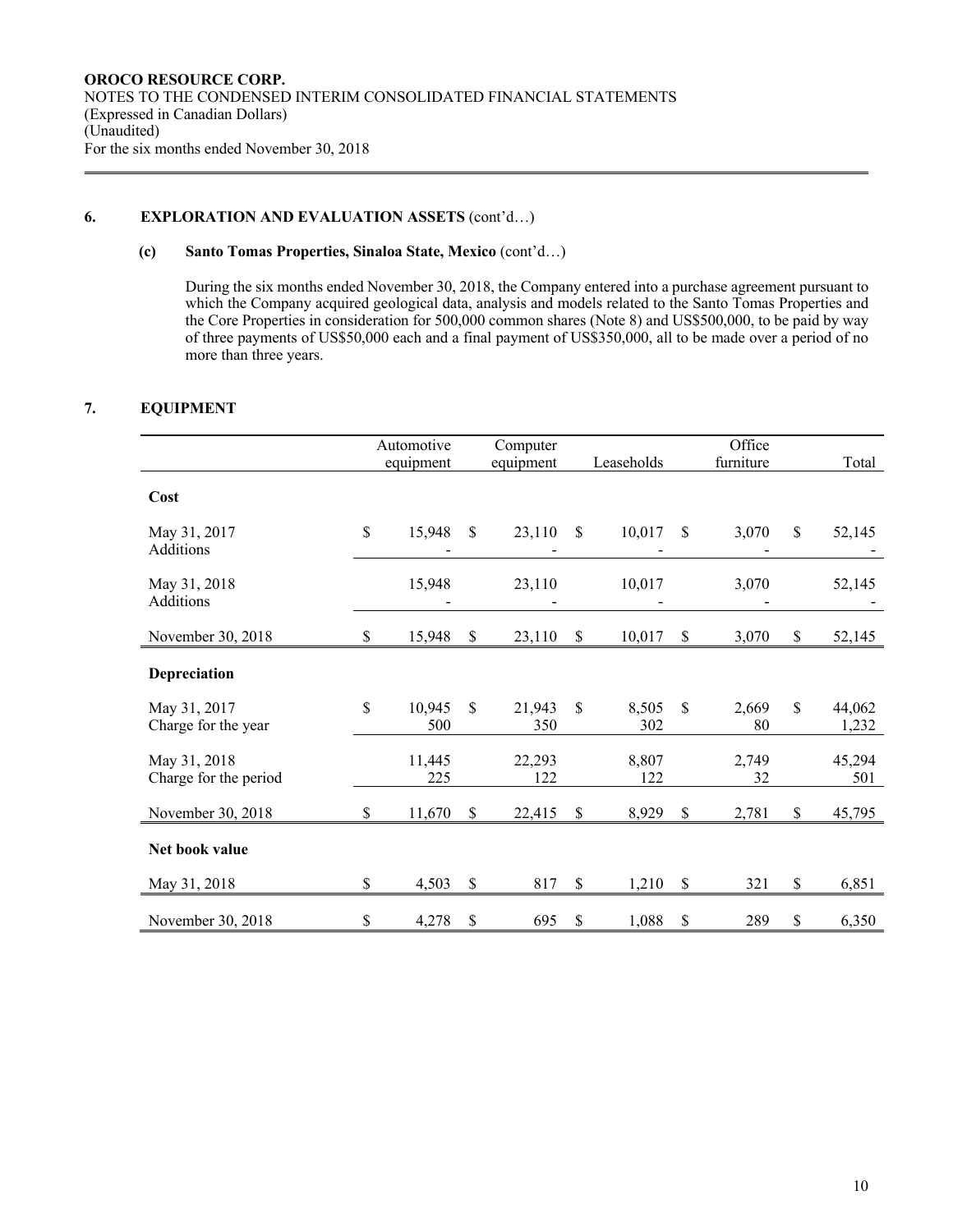# **8. SHARE CAPITAL AND RESERVES**

#### **Authorized**

An unlimited number of common shares without par value.

#### **Issued share capital**

During the six months ended November 30, 2018, the Company issued:

- i. 3,750,000 units at a price of \$0.20 per unit by way of a private placement for total proceeds of \$750,000, with each unit consisting of one common share and one-half of one share purchase warrant. Each whole share purchase warrant will entitle the holder to acquire an additional common share at a price of \$0.32 per common share, for a period of 18 months from the date of issue. The Company paid a total of \$18,223 in cash for fees; and
- ii. 500,000 common shares, valued at \$137,500, pursuant to the purchase agreement in which the Company acquired geological data, analysis and models related to the Santo Tomas Properties (Note 6(c)).

During the six months ended November 30, 2017, there was no share capital activity.

#### **Warrants**

Warrant transactions are summarized as follows:

|                                              | Number of<br>warrants | Weighted average<br>exercise price |
|----------------------------------------------|-----------------------|------------------------------------|
| Balance, outstanding as at May 31, 2017      |                       |                                    |
| Issued                                       | 4.500,000             | 0.16                               |
| Balance, outstanding as at May 31, 2018      | 4,500,000             | 0.16                               |
| <b>Issued</b>                                | 1,875,000             | 0.32                               |
| Balance, outstanding as at November 30, 2018 | 6,375,000             | 0.21                               |

Warrants outstanding as at November 30, 2018 are as follows:

|                        |                   | Weighted<br>average |                                 |
|------------------------|-------------------|---------------------|---------------------------------|
| Number of              |                   | remaining life      |                                 |
| warrants               | Exercise price    | (years)             | Expiry date                     |
| 4,500,000<br>1,875,000 | 0.16<br>S<br>0.32 | 0.90<br>1.43        | October 26, 2019<br>May 3, 2020 |
| 6,375,000              |                   |                     |                                 |

#### **Stock options**

The Company has a rolling stock option plan, whereby from time to time, at the direction of the Board of Directors, stock options may be granted to employees, consultants, directors and officers. The number of shares reserved for issuance under the plan shall not exceed 10% of the issued and outstanding common shares of the Company. The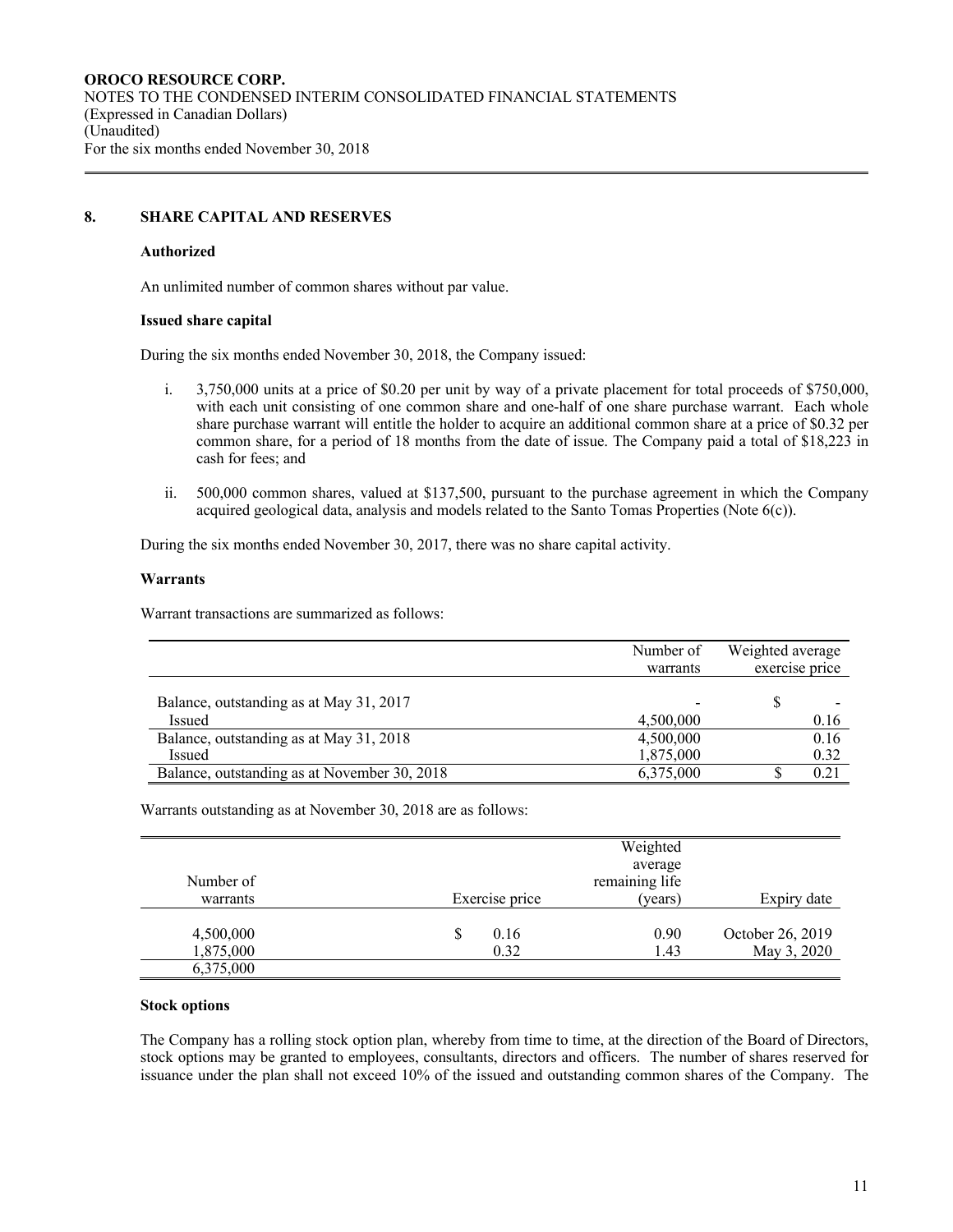# **8. SHARE CAPITAL AND RESERVES** (cont'd…)

### **Stock options** (cont'd…)

exercise price of each option is based on the market price of the Company's common stock at the date of the grant. The options may be granted for a maximum of five years and vesting is determined by the Board of Directors.

During the six months ended November 30, 2018, a total of 2,250,000 (2017 - 4,900,000) stock options were granted to certain officers, directors, and consultants of the Company using the Black-Scholes option pricing model. During the six months ended November 30, 2018, the Company recognized \$191,617 (2017 - \$136,854) as share-based payment for the fair value of the stock options.

The fair value of options granted was estimated on the grant date using the Black-Scholes option pricing model with weighted average assumptions as follows:

|                                 | For the Six       | For the Six       |
|---------------------------------|-------------------|-------------------|
|                                 | Months Ended      | Months Ended      |
|                                 | November 30, 2018 | November 30, 2018 |
| Risk-free interest rate         | 2.19%             | 1.32%             |
| Expected option life in years   | 3.0 years         | 3.0               |
| Expected stock price volatility | 142%              | 147%              |
| Expected forfeiture rate        | $0\%$             | $0\%$             |

Option transactions are summarized as follows:

|                                              | Number of<br>options | Weighted average<br>exercise price |
|----------------------------------------------|----------------------|------------------------------------|
|                                              |                      |                                    |
| Balance, outstanding as at May 31, 2017      |                      | \$                                 |
| Granted                                      | 4,900,000            | 0.075                              |
| Exercised                                    | (200,000)            | 0.075                              |
| Balance, outstanding as at May 31, 2018      | 4,700,000            | 0.075                              |
| Granted                                      | 2,250,000            | 0.217                              |
| Balance, outstanding as at November 30, 2018 | 6,950,000            | 0.121                              |
| Balance, exercisable as at November 30, 2018 | 5,300,000            | 0.091                              |

Options outstanding as at November 30, 2018 are as follows:

| Number of<br>options | Number of<br>exercisable<br>options | Weighted<br>average<br>remaining life<br>Exercise price<br>(years) | Expiry date        |
|----------------------|-------------------------------------|--------------------------------------------------------------------|--------------------|
| 3,550,000            | 3,550,000                           | \$<br>0.075<br>1.70                                                | August 11, 2020    |
| 150,000              | 150,000                             | 1.80<br>0.075                                                      |                    |
|                      |                                     |                                                                    | September 18, 2020 |
| 500,000              | 500,000                             | 1.80<br>0.075                                                      | September 18, 2020 |
| 500,000              | 500,000                             | 1.90<br>0.075                                                      | October 24, 2020   |
| 750,000              | 300,000                             | 0.200<br>2.59                                                      | July 2, 2021       |
| 1,500,000            | 300,000                             | 0.225<br>2.90                                                      | October 24, 2021   |
| 6,950,000            | 5,300,000                           |                                                                    |                    |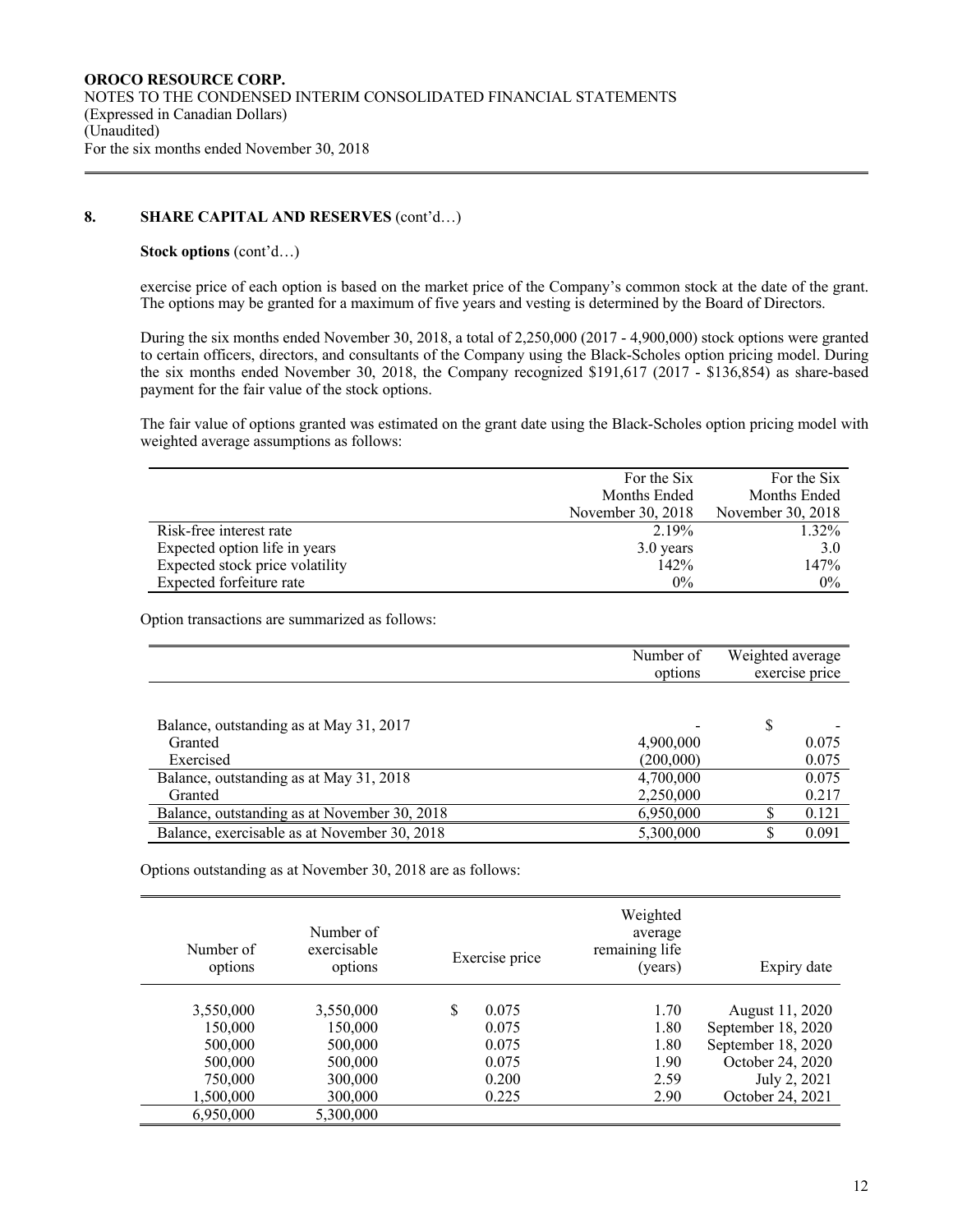### **8. SHARE CAPITAL AND RESERVES** (cont'd…)

#### **Reserves**

As at November 30, 2018, the Company had a Stock Option and Warrant Reserve balance of \$2,481,157 (May 31, 2018 - \$2,289,540) consisting of warrant valuations associated with warrants issued in connection with various private placements and share-based compensation associated with stock option grants to employees, consultants, directors and officers.

As at November 30, 2018, the Company had an Other Comprehensive Income (Loss) balance of \$(102,762) (May 31, 2018 - \$103,031).

### **9. RELATED PARTY TRANSACTIONS**

The Company considers key management personnel to consist of directors and officers. The following expenses were incurred with key management personnel:

|                              | For the Six       |              |  | For the Six |
|------------------------------|-------------------|--------------|--|-------------|
|                              |                   | Months Ended |  |             |
|                              | November 30, 2018 |              |  |             |
| Management and director fees | 144,500           |              |  | 125,000     |
| Consulting                   |                   | 10,800       |  | 10,800      |
| Professional fees            |                   | 51,000       |  | 51,000      |
| Share-based payment          |                   |              |  | 67,543      |
| Total                        | 206,300           |              |  | 254,343     |

As at November 30, 2018 included in accounts payable and accrued liabilities was \$251,235 (May 31, 2018 - \$215,151) owing to officers and directors. The amounts owing are unsecured, non-interest bearing and have no fixed repayment terms.

Pursuant to the terms of the Altamura Option Agreement (Notes 4 and 6), the Company will issue 39,800,000 shares to the shareholders of Altamura. 8,302,000 shares will be issued to a company controlled by the spouse of a director and officer, 9,506,000 shares will be issued to a company controlled by family members of a director and officer and 8,302,000 shares will be issued to an officer of the Company.

During the six months ended November 30, 2018, the Company also entered into the Altamura Loan Agreement and the Advances Conversion Agreement with Altamura, which is a related party by virtue of a company controlled by the spouse of a director and an officer of the Company, a company controlled by family members of a director and officer of the Company and a member of the Company's management being significant shareholders of Altamura (Note 4).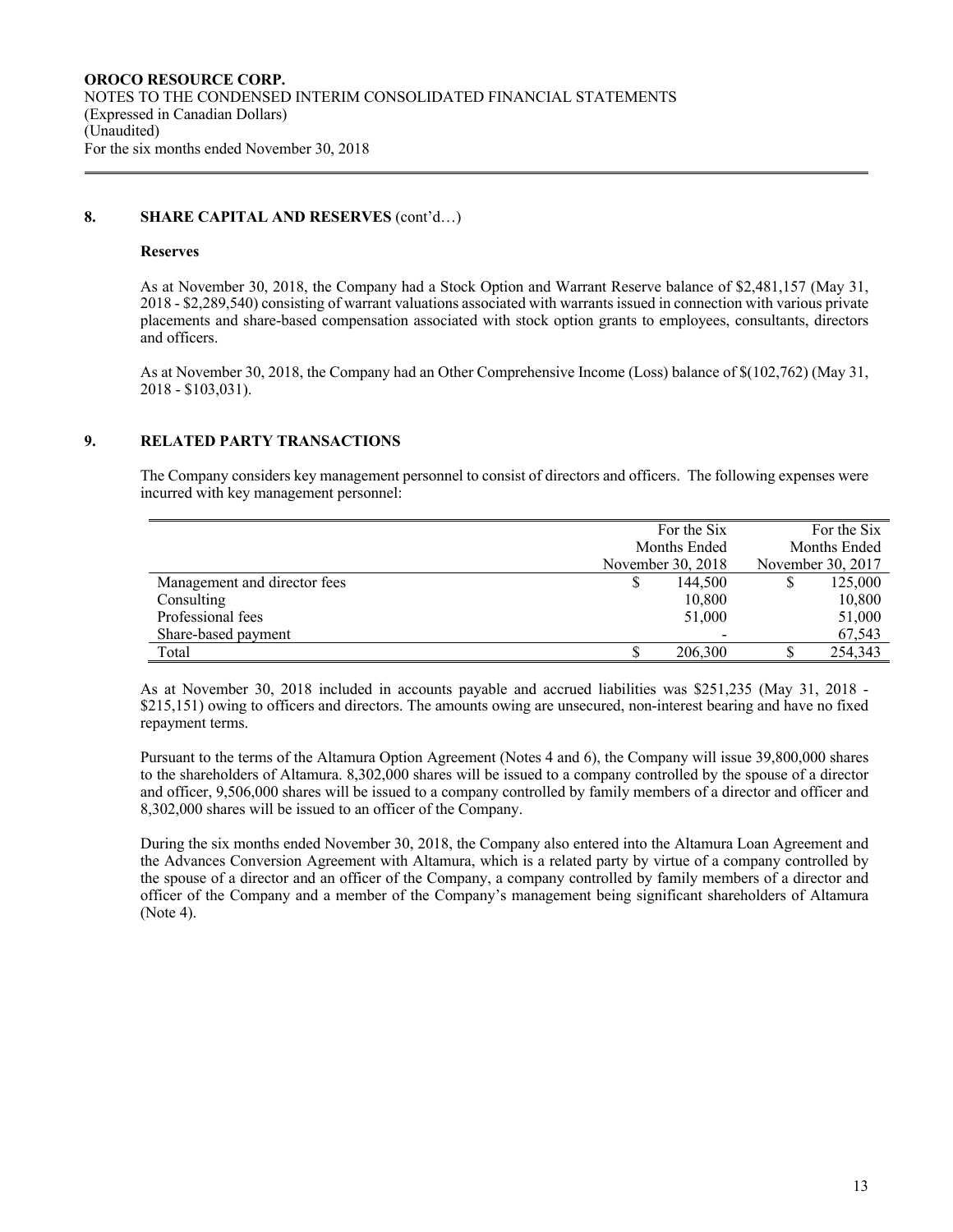#### **10. SEGMENTED INFORMATION**

The Company operates in one segment being the acquisition and exploration of exploration and evaluation assets located in Mexico. Geographic information is as follows:

As at November 30, 2018

|                                   | ∑anada    | Mexico   | Total     |
|-----------------------------------|-----------|----------|-----------|
| Equipment                         | 2,071     | 4.279    | 6.350     |
| Exploration and evaluation assets | -         | 982,838  | 982,838   |
| Other assets                      | 2,072,437 | 25.433   | 2,097,870 |
| Total assets                      | 2,074,508 | .012.550 | 3,087,058 |

As at May 31, 2018

|                                   | ∑anada    | Mexico  | Total     |
|-----------------------------------|-----------|---------|-----------|
| Equipment                         | 2,348     | 4.503   | 6.85      |
| Exploration and evaluation assets |           | 681,547 | 681.547   |
| Other assets                      | 2,244,559 | 1.385   | 2,255,944 |
| Total assets                      | 2,246,907 | 697.435 | 2,944,342 |

# **11. SUPPLEMENTAL CASH FLOW INFORMATION**

|                                                                         | For the Six       |    | For the Six       |
|-------------------------------------------------------------------------|-------------------|----|-------------------|
|                                                                         | Months Ended      |    | Months Ended      |
|                                                                         | November 30, 2018 |    | November 30, 2017 |
| Interest paid<br>Taxes paid                                             | \$<br>$\sim$      | -S |                   |
| Non-cash transactions not included in investing or financing activities |                   |    |                   |
| Exploration and evaluation assets included in accounts<br>payable       | 3,053             | -8 | 6.055             |
| Shares issued for exploration and evaluation assets                     | 137,500           |    |                   |
| Unrealized loss on fair value of marketable securities                  | 205,793           |    | 262,415           |

#### **12. FINANCIAL INSTRUMENT RISK AND CAPITAL**

The Company's objectives when managing capital are to identify, pursue and complete the exploration and development of mineral properties, to maintain financial strength, to protect its ability to meet its on-going liabilities, to continue as a going concern, to maintain creditworthiness and to maximize returns for shareholders over the long term. The Company does not have any externally imposed capital requirements to which it is subject. Capital of the Company comprises shareholders' equity. There has been no significant change in the Company's objectives, policies and processes for managing its capital during the six months ended November 30, 2018.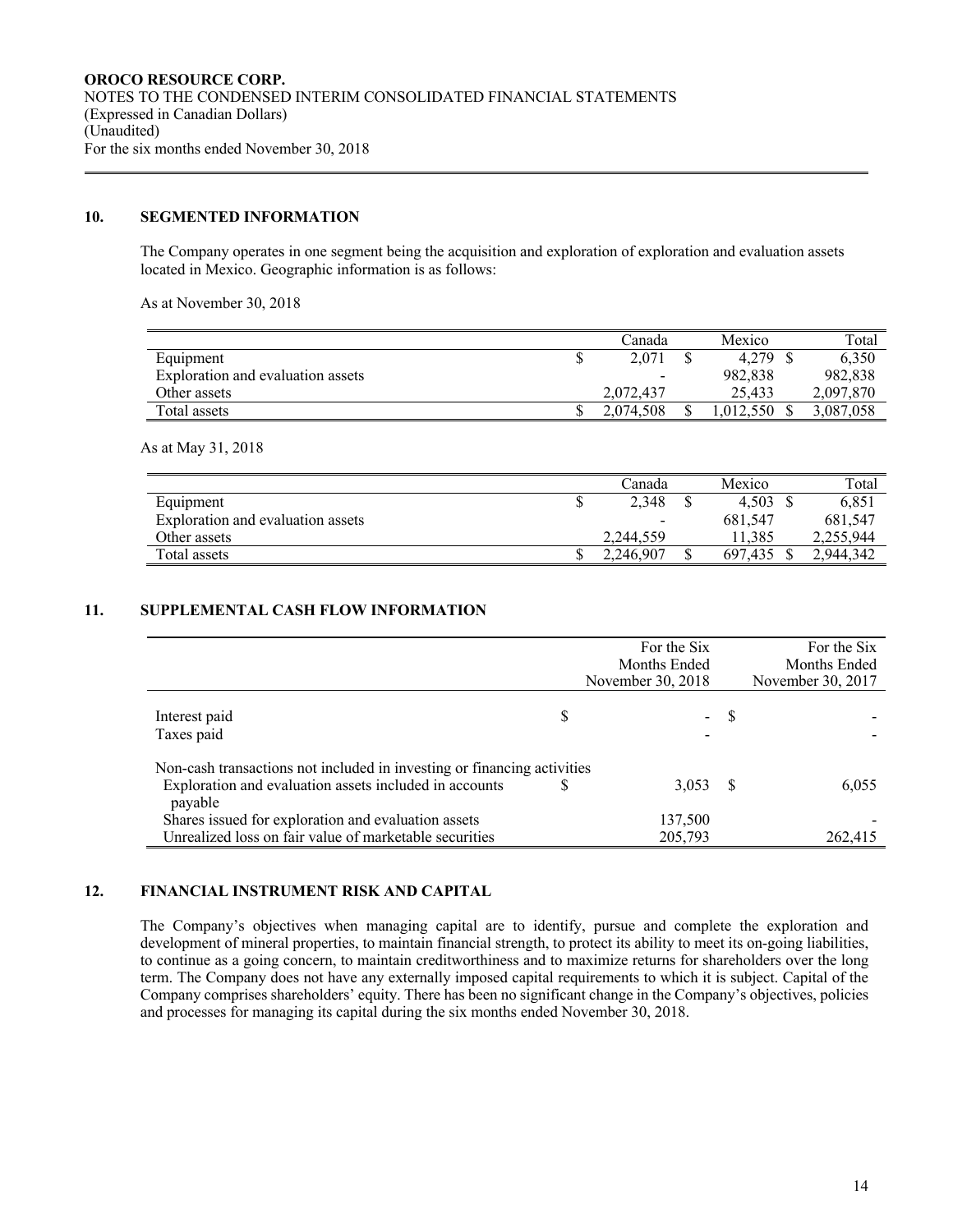# **12. FINANCIAL INSTRUMENT RISK AND CAPITAL** (cont'd…)

The Company manages the capital structure and makes adjustments to it in light of changes in economic conditions and the risk characteristics of the underlying assets. To maintain or adjust the capital structure, the Company may attempt to issue new shares. The Company's investment policy is to invest its cash in financial instruments in high

credit quality financial institutions with terms to maturity selected with regards to the expected timing of expenditures from continuing operations.

#### **Fair value hierarchy**

The Company's financial instruments recorded at fair value require disclosure about how the fair value was determined based on significant levels of inputs described in the following hierarchy:

Level 1 - Quoted prices are available in active markets for identical assets or liabilities as of the reporting date. Active markets are those in which transactions occur in sufficient frequency and value to provide pricing information on an ongoing basis.

Level 2 - Pricing inputs are other than quoted prices in active markets included in level 1. Prices in level 2 are either directly or indirectly observable as of the reporting date. Level 2 valuations are based on inputs including quoted forward prices for commodities, time value and volatility factors, which can be substantially observed or corroborated in the market place.

Level 3 - Valuations in this level are those with inputs for the asset or liability that are not based on observable market data.

#### **Management of Industry Risk**

The Company is engaged in mineral exploration and manages related industry risk issues directly. The Company may be at risk for environmental issues and fluctuations in commodity pricing as well as changes in foreign government policy. Management is not aware of and does not anticipate any significant environmental remediation costs or liabilities in respect of its current operations; however, it is not possible to be certain that all aspects of environmental issues affecting the Company, if any, have been fully determined or resolved.

#### **Management of Financial Risk**

The carrying value of cash, receivables, note receivable and trade payables and accrued liabilities approximated their fair value because of the short-term nature of these instruments. Cash is measured at a level 1 of the fair value hierarchy. The Goldgroup and Pub Co. shares recorded in marketable securities are measured at a level 1 of the fair value hierarchy and the BC Co. shares recorded in marketable securities are measured using level 3 of the fair value hierarchy based on cost at time of acquisition. The Company's financial instruments are exposed to certain financial risks, which include credit risk, liquidity risk, and market risk.

### **Credit Risk**

Credit risk is the risk that one party to a financial instrument will fail to discharge an obligation and cause the other party to incur a financial loss. The Company's primary exposure to credit risk is on its bank accounts. The bank accounts are mainly held with a major Canadian bank and this minimizes the risk to the Company.